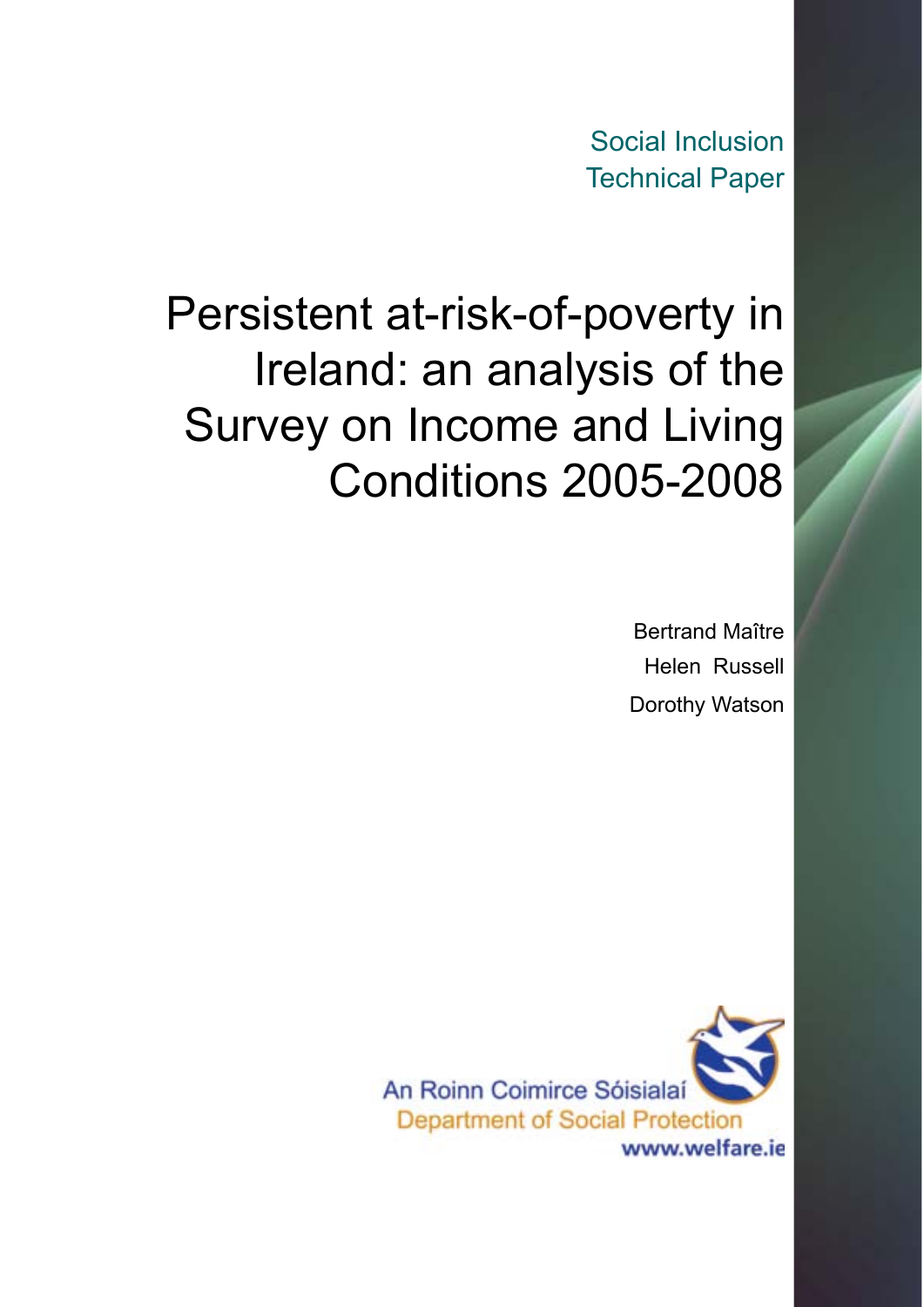Social Inclusion Technical Paper No. 1

# Persistent at-risk-of-poverty in Ireland: an analysis of the Survey on Income and Living Conditions 2005-2008

Bertrand Maître Helen Russell Dorothy Watson

Published by Department of Social Protection Gandon House, Amiens Street Dublin 1, Ireland.

ISBN: 978-1-908109-08-8 Department of Social Protection 2011

**Dublin , Ireland, November 2011**

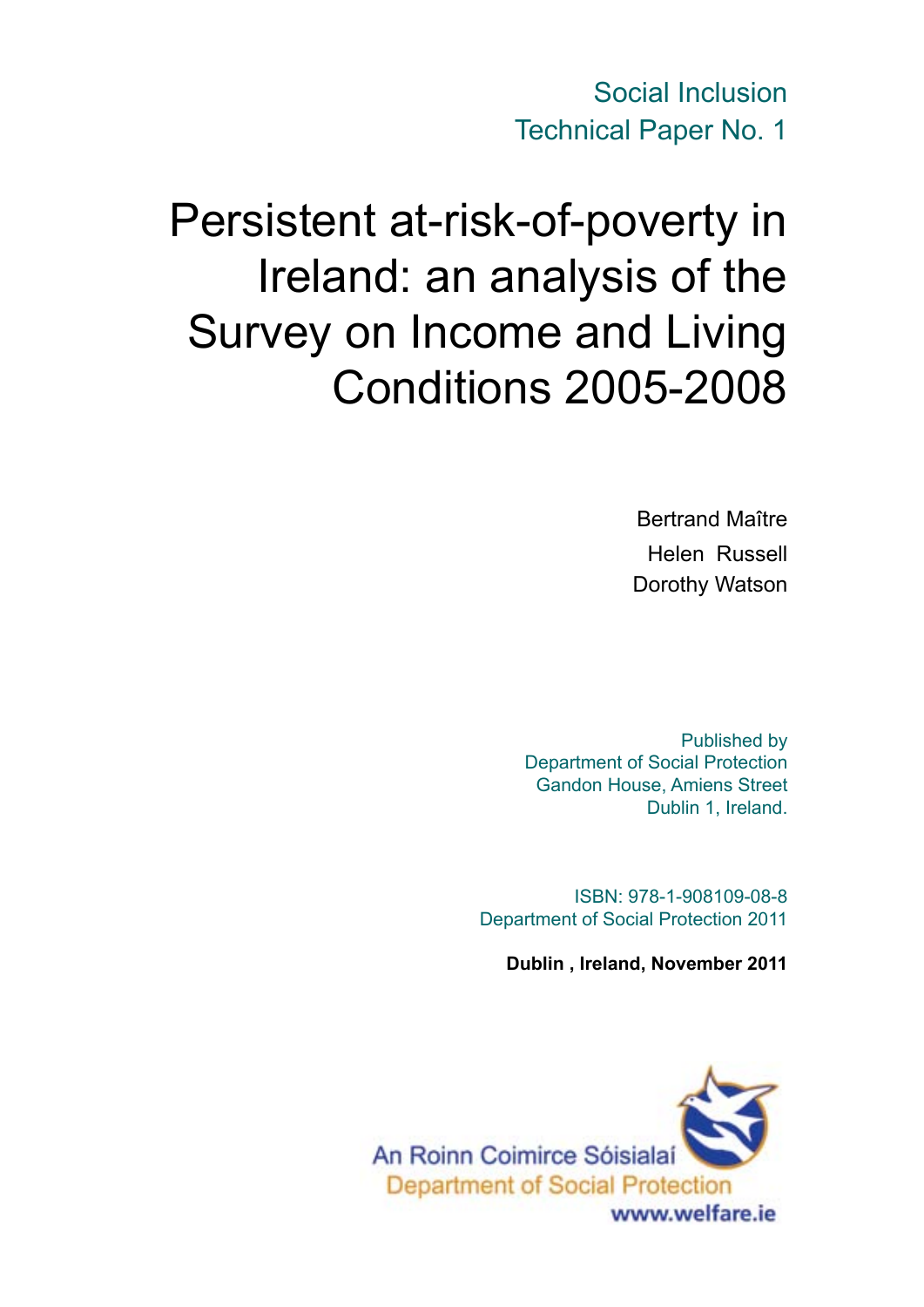#### **Authors:**

#### **Bertrand Maître**

Bertrand Maître is a Research Officer at the ESRI. More information on the author is available online at: http://esri.ie/staff/view\_all\_staff/view/index.xml?id=78

#### **Helen Russell**

Helen Russell is an Associate Research Professor at the ESRI. More information on the author is available online at: http://www.esri.ie/staff/view\_staff\_by\_department/view/index.xml?id=115

#### **Dorothy Watson**

Dorothy Watson is Associate Research Professor at the ESRI and the Department of Sociology, Trinity College Dublin. Dorothy is the ESRI Programme Co-ordinator for Research on Social Inclusion.

More information on the author is available online at: http://www.esri.ie/staff/view\_staff\_by\_alphabetica/view/index.xml?id=71

#### **This technical paper is available online at:**

http://www.socialinclusion.ie/publications.html

#### **Disclaimer**

This technical paper is an output of the research programme funded by the Department of Social Protection to monitor poverty trends under the National Action Plan for Social Inclusion 2007-2016. Technical papers provide information about aspects of poverty measurement for policy makers and academics. The author(s) are solely responsible for the views, opinions, findings, conclusions and/ or recommendations expressed, which are not attributable to the Department of Social Protection. Technical papers are peer reviewed.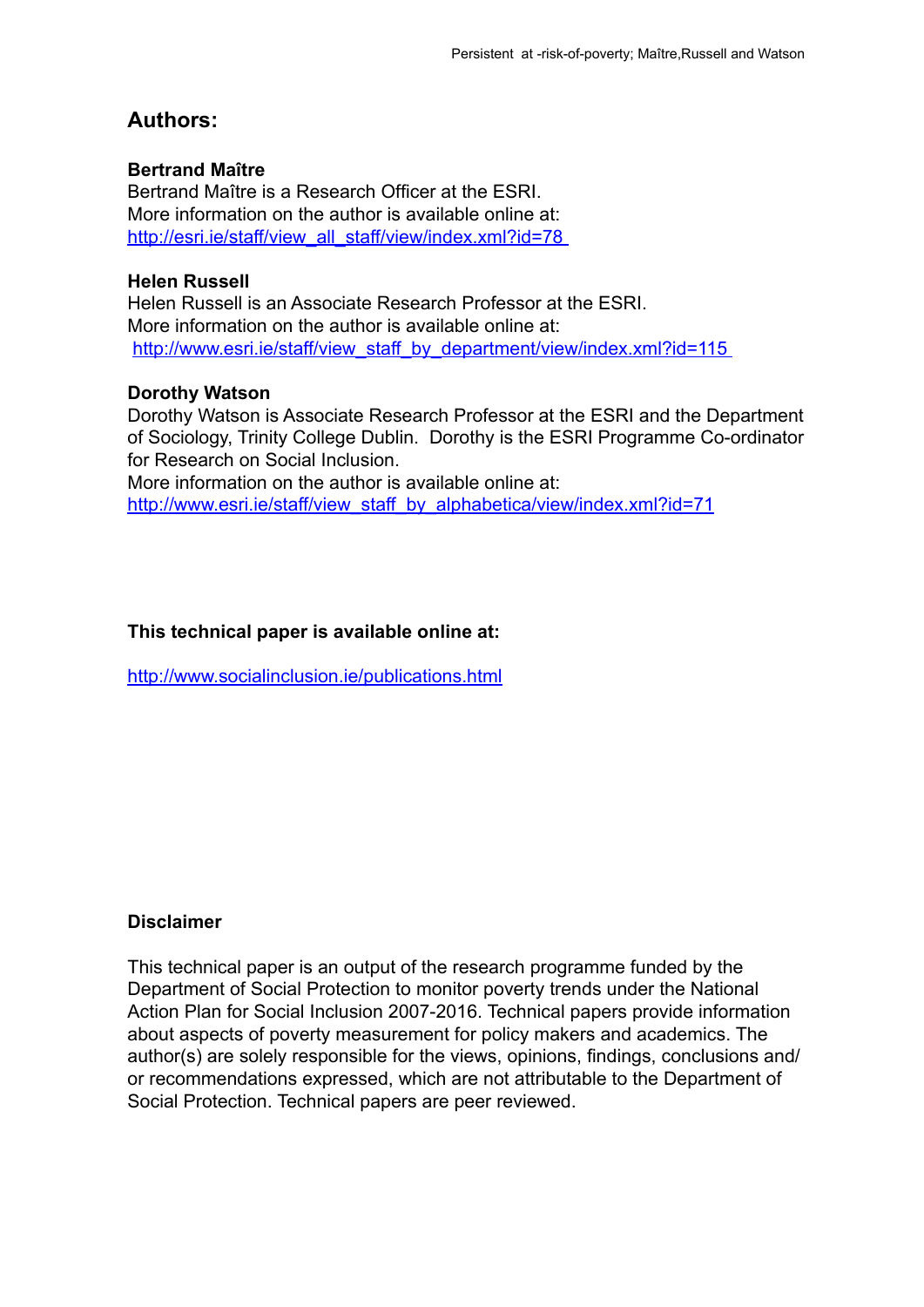#### **Abstract**

<span id="page-3-0"></span> While cross-sectional analysis of poverty is extremely important, it still constitutes a snapshot of a situation at a precise point of time. By excluding the time dimension, this approach limits our understanding of poverty since it cannot assess the duration of poverty, transitions into and out of poverty, nor the effect of people's previous experience of poverty and the influential role it plays on current (and future) poverty outcomes. In this paper we focus our analysis on persistent at-risk-of-poverty in Ireland as measured by one of the European Laeken indicators and using data from the European Union Statistics on Income and Living Conditions (EU-SILC). Our results show that in 2008 almost 10 per cent of the Irish population was persistently income poor at the 60 per cent median income line during the four-year period 2005 to 2008, while two-thirds of individuals did not have any experience of poverty during that time. Overall, children, persons living in a household headed by a female, or those who are unemployed, ill or disabled, or have a low level of education, are particularly exposed to persistent poverty. Even though the level of cross-sectional income poverty has declined recently in Ireland, the country has a very high level of persistent at-risk-of-poverty by European standards.

**Key words:** at-risk-of-poverty; persistent; EU-SILC; poverty dynamics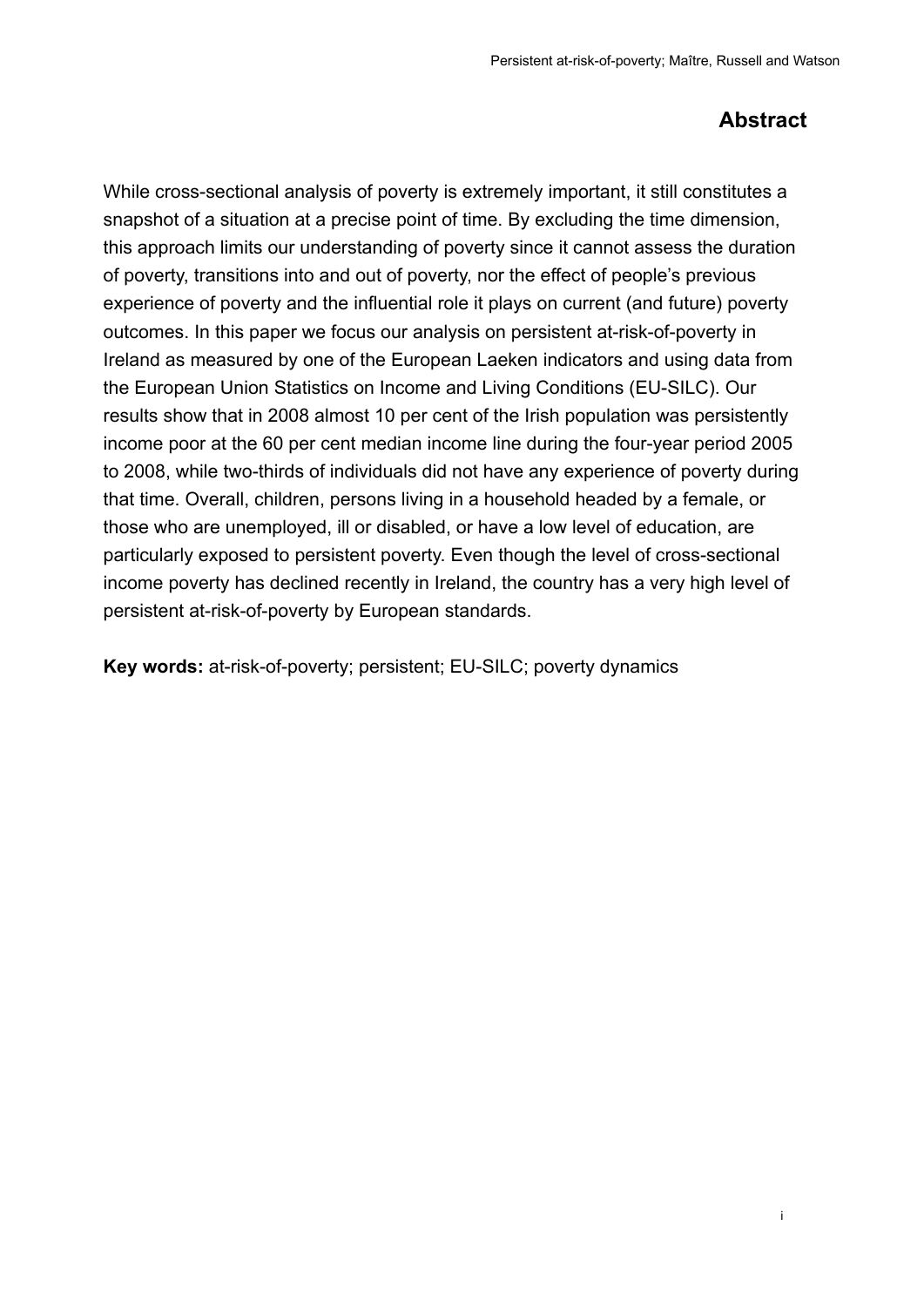## **Table of Contents**

| <b>Abstract</b>                                                                | Î  |
|--------------------------------------------------------------------------------|----|
| <b>Table of Contents</b>                                                       | Ħ  |
| <b>List of Tables and Figures</b>                                              | Ш  |
| <b>Chapter 1 Introduction</b>                                                  | 1  |
| <b>Chapter 2 Data and Measurement</b>                                          | 4  |
| 2.1 Measurement                                                                | 4  |
| 2.2 Data                                                                       | 6  |
| <b>Chapter 3 Socio-Economic Characteristics and Rate of Persistent Poverty</b> | 10 |
| 3.1 Age                                                                        | 10 |
| 3.2 Gender                                                                     | 11 |
| 3.3 Principal Economic Status                                                  | 12 |
| 3.4 Education level                                                            | 13 |
| 3.5 Marital status                                                             | 14 |
| 3.6 Social Welfare Dependence and Persistent Poverty                           | 16 |
| <b>Chapter 4 Socio-Economic Profiles of the Persistently Poor</b>              | 17 |
| 4.1 Age                                                                        | 17 |
| 4.2 Principal Economic Status                                                  | 18 |
| 4.3 Education level                                                            | 18 |
| 4.4 Marital status                                                             | 19 |
| 4.5 Household type                                                             | 20 |
| 4.6 Social Welfare Dependence and Persistent Poverty                           | 20 |
| <b>Chapter 5 Persistent Poverty and Living conditions</b>                      | 21 |
| <b>Chapter 6 Alternative Persistent Poverty Measure and International</b>      |    |
| Comparison                                                                     | 23 |
| <b>Chapter 7 Conclusion</b>                                                    | 25 |
| <b>References</b>                                                              | 28 |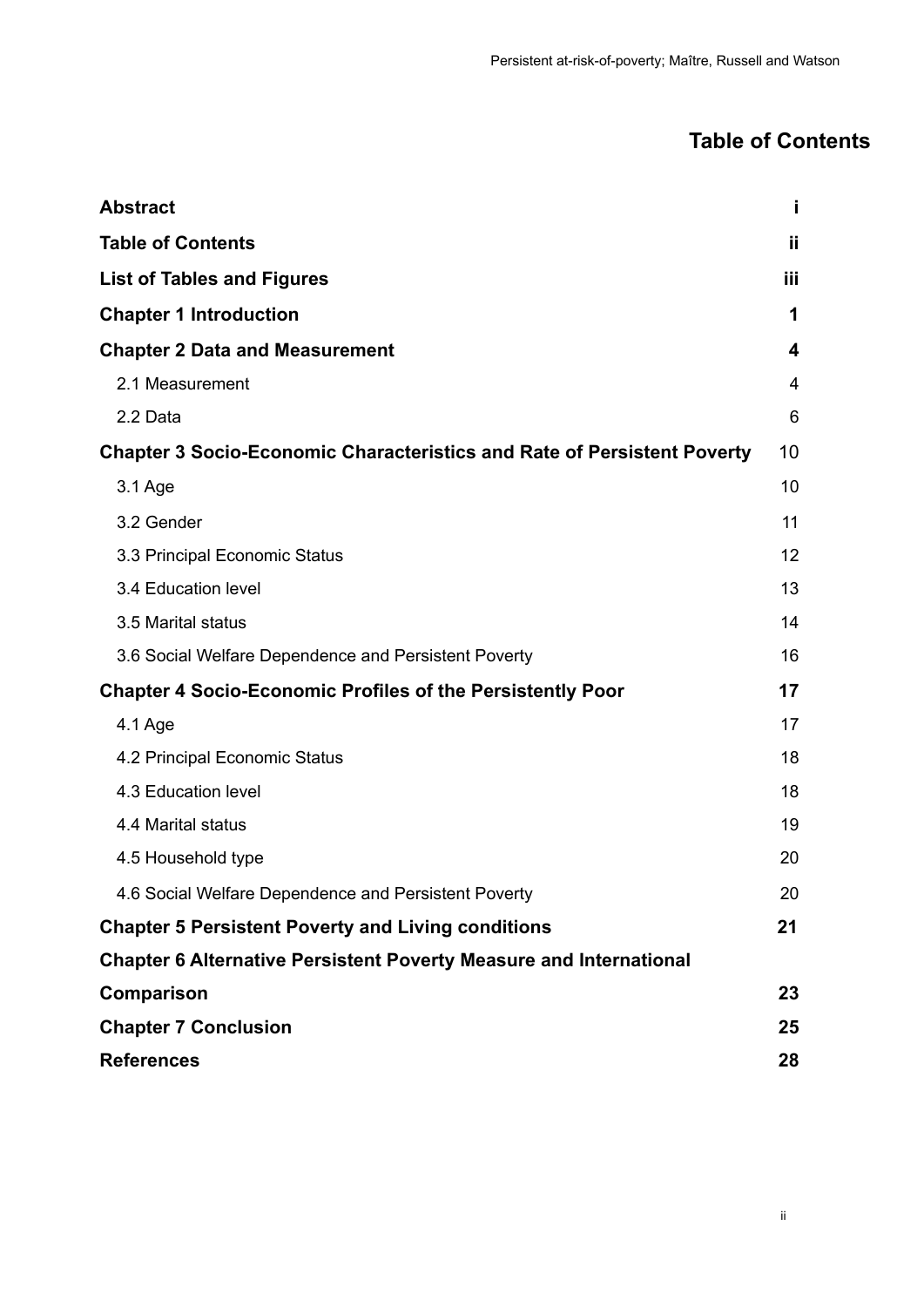## **List of Tables and Figures**

<span id="page-5-0"></span>

| Table 1: Attrition rate of individuals by poverty status (% of the 2005 sample remaining |                |
|------------------------------------------------------------------------------------------|----------------|
| in the sample)                                                                           | 6              |
| Table 2: Number of years 'at-risk-of-poverty' over a four-year period, with alternative  |                |
| poverty lines, SILC 2005-2008                                                            | $\overline{7}$ |
| Table 3: Cross-sectional and persistent at-risk-of-poverty rates, SILC 2005-2008         | 9              |
| Table 4: Persistent at-risk-of-poverty rates by age in 2008, SILC 2005-2008              | 10             |
| Table 5: Persistent at-risk-of-poverty rates by gender of the household reference        |                |
| person (HRP), SILC 2005-2008                                                             | 11             |
| Table 6: Persistent at-risk-of-poverty rates by principal economic status of the         |                |
| household reference person in 2008, SILC 2005-2008                                       | 12             |
| Table 7: Persistent at-risk-of-poverty rates by education level attained of the          |                |
| household reference person in 2008, SILC 2005-2008                                       | 13             |
| Table 8: Persistent at-risk-of-poverty rates by marital status of the household          |                |
| reference person in 2008, SILC 2005-2008                                                 | 14             |
| Table 9: Persistent at-risk-of-poverty rates by household type in 2008, SILC             |                |
| 2005-2008                                                                                | 15             |
| Table 10: Persistent at-risk-of-poverty rates by welfare dependence in 2008,             |                |
| SILC 2005-2008                                                                           | 16             |
| Table 11: Composition of population of individuals persistently at-risk-of-poverty       |                |
| by age in 2008, SILC 2005-2008                                                           | 17             |
| Table 12: Composition of population of individuals persistently at-risk-of-poverty by    |                |
| principal economic status of the HRP in 2008, SILC 2005-2008                             | 18             |
| Table 13: Composition of population of individuals persistently at-risk-of-poverty by    |                |
| education level attained of the HRP in 2008, SILC 2005-2008                              | 18             |
| Table 14: Composition of population of individuals persistently at-risk-of-poverty by    |                |
| marital status of the household reference person in 2008, SILC 2005-2008                 | 19             |
| Table 15: Composition of population of individuals persistently at-risk-of-poverty by    |                |
| household type in 2008, SILC 2005-2008                                                   | 20             |
| Table 16: Composition of population of individuals persistently at-risk-of-poverty       |                |
| by welfare dependence in 2008, SILC 2005-2008                                            | 20             |
| Table 17: Living circumstances by persistent poverty, SILC 2005-2008                     | 22             |
| Table 18: Persistent, transient and recurrent poverty over a four-year period,           |                |
| with alternative poverty lines, SILC 2005-2008                                           | 23             |
| Figure 1: Persistent at-risk-of-poverty across Europe, SILC 2004-2008                    | 24             |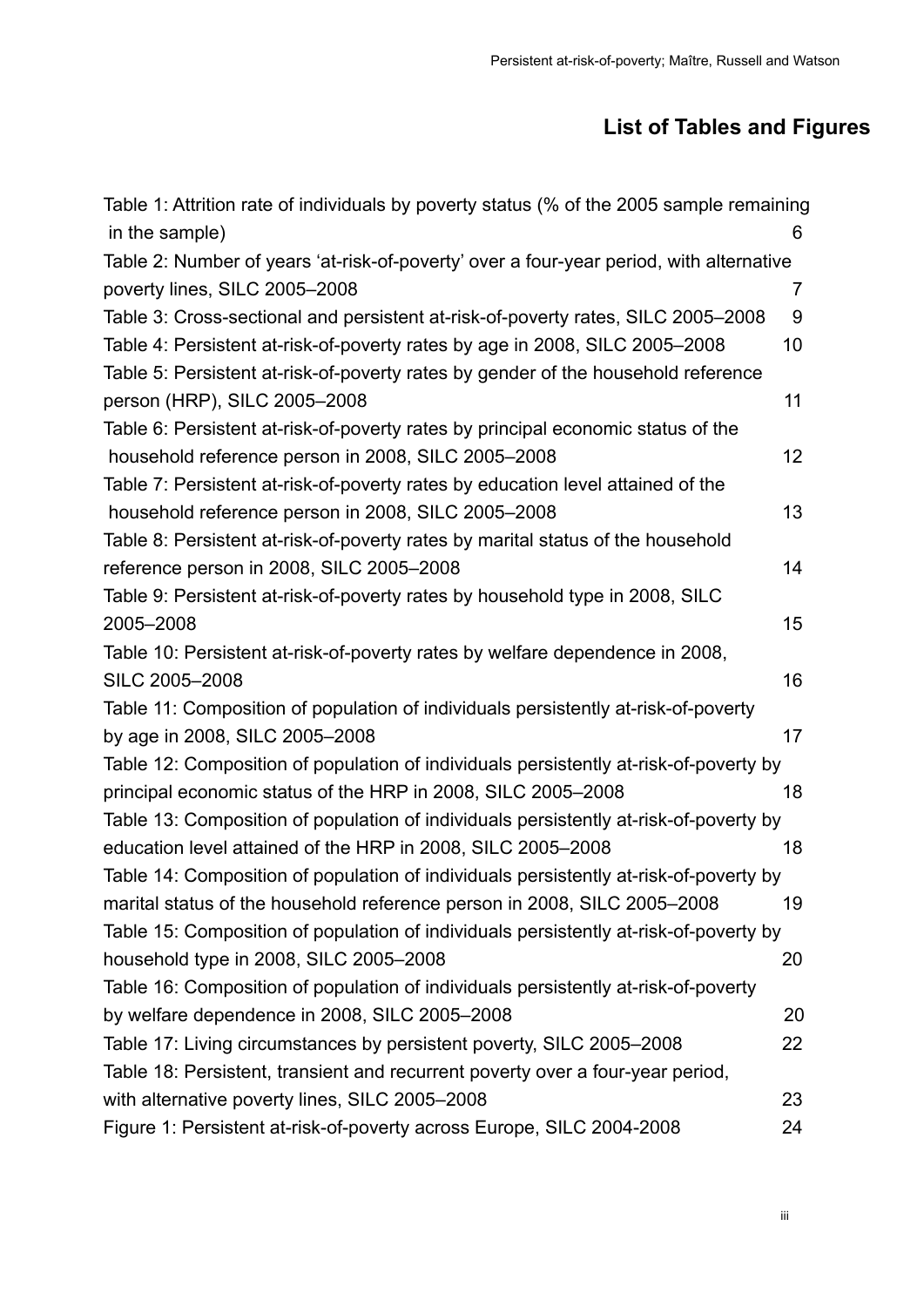# **Chapter 1 Introduction**

Poverty is a multi-faceted phenomenon, influenced by a wide range of socio-economic processes, and the characteristics of a population identified as poor can be quite heterogeneous. Poverty is also an ongoing process rather than a static position. These features of poverty represent a real challenge to policy makers in any attempt to identify the most appropriate and efficient policy responses. Individual and household poverty is very often measured at one point in time. This is the approach which is taken with cross-sectional analysis of poverty. While cross-sectional analysis of poverty is extremely important, it still constitutes a snapshot of a situation at a precise point of time. By excluding the time dimension, this approach limits our understanding of poverty since it cannot assess the duration of poverty, transitions into and out of poverty, nor the effect of people's previous experience of poverty and the influential role it plays on current (and future) poverty outcomes. Also, a cross-sectional approach to poverty does not distinguish those who are poor on a once-off basis, due to specific circumstances, from those who are in poverty for a longer period of time for more profound and entrenched reasons. Each of these would clearly require different policy responses.

The poverty literature has shown that this is an important distinction to make as both experiences have a different effect on people's life chances and opportunities, particularly in the case of children (Duncan and Rodgers, 1991; Duncan et al, 1998; Whelan et al, 2002; Bane and Ellwood, 1986; Duncan, 1984). There is a wide body of research about the negative impact of persistent poverty on many outcomes for children, such as physical and mental health, educational achievement, emotional and behavioural outcomes, to name just a few. For example, studies have found that persistent poverty was associated with behavioural problems at school, low self-esteem and problems in peer relations (Bolger et al, 1995), and depression and antisocial behaviour (McLeod and Shanahan, 1996; Jarjoura et al, 2002). The development of panel surveys collecting repeated information, across time, about individuals' income and economic circumstances, has allowed researchers to explore and better understand the dynamics of poverty.<sup>1</sup>

<sup>1</sup> For example, the PSID in the US, the British Household Panel Survey (BHPS) in Britain, the German Socio-Economic Panel (GSOEP) in Germany. At a European level, the European Community Household Panel (ECHP), which was fielded in Ireland as the Living in Ireland Surveys, ran from 1994 to 2001.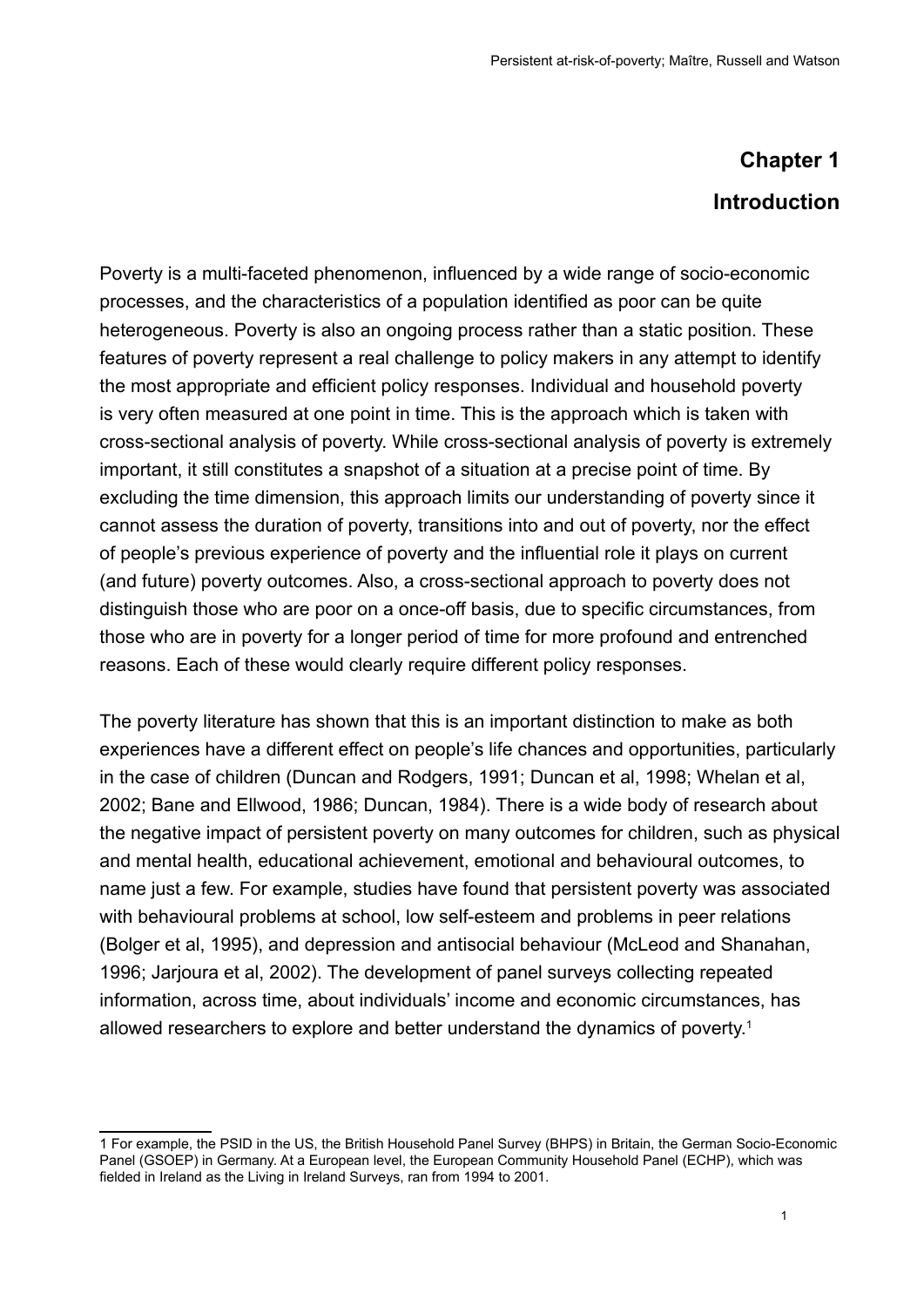Bane and Ellwood (1986), using the Panel Study of Income Dynamics (PSID), pioneered research on the dynamics and duration of poverty in the USA for the period 1970 to 1982. Income poverty dynamics research has focused mainly on two fields of research: first, the analysis of the probabilities associated with entries into, exits from, and re-entries into poverty and secondly, the events associated with entries into and exits from poverty. Poverty literature finds that the majority of people entering into poverty will exit poverty after a short period of time but that many of them will experience recurrent episodes of poverty and that only a small proportion of individuals will experience persistent poverty (Devicenti, 2001; Fouarge and Layte, 2005). Empirical results have then shown that the longer an individual experiences poverty, the less likely is the possibility that the person will escape poverty (Bane and Ellwood, 1986; Stevens, 1994, 1999).

Overall, literature on poverty dynamics and persistent poverty finds that the groups who are the most exposed to persistent risk of poverty are individuals excluded from the labour market (unemployed, ill or disabled), lone parents, children and older people (Jenkins et al, 2001a, Devicenti, 2001; Bradshaw and Holmes, 2010). While many of these vulnerable groups are also found to be highly exposed to cross-sectional poverty, it appears that the same contributing factors influence persistent poverty but are operating in a cumulative manner and with a greater magnitude (Muffels et al, 2000).

In this context it is very important to be able to distinguish between once-off spells of poverty and persistent poverty as they might require different types of social policy responses. At a European level, the inclusion of a 'Persistent at-risk-of-poverty rate' among the Laeken indicators is an acknowledgment of the importance attached to understanding this phenomenon.

While the poverty literature covers quite extensively the topic of income poverty dynamics and poverty persistence, few studies to date have examined the latter issue under the recent EU definition. In Ireland it is only from the mid 1990s with the release of the Living in Ireland Survey (LIIS) at a national level and the European Community Household Panel that this was made possible (Whelan et al, 2003a; Denis and Guio, 2004). This is the first paper to consider persistent poverty in Ireland using the EU-SILC data. As explained later on in the paper, due to technical limitations we focus on describing the extent of persistent poverty rather than providing a detailed analysis of entry–exit patterns. Nevertheless, information on the extent of persistent poverty is particularly relevant in the current circumstances of economic recession and rising unemployment.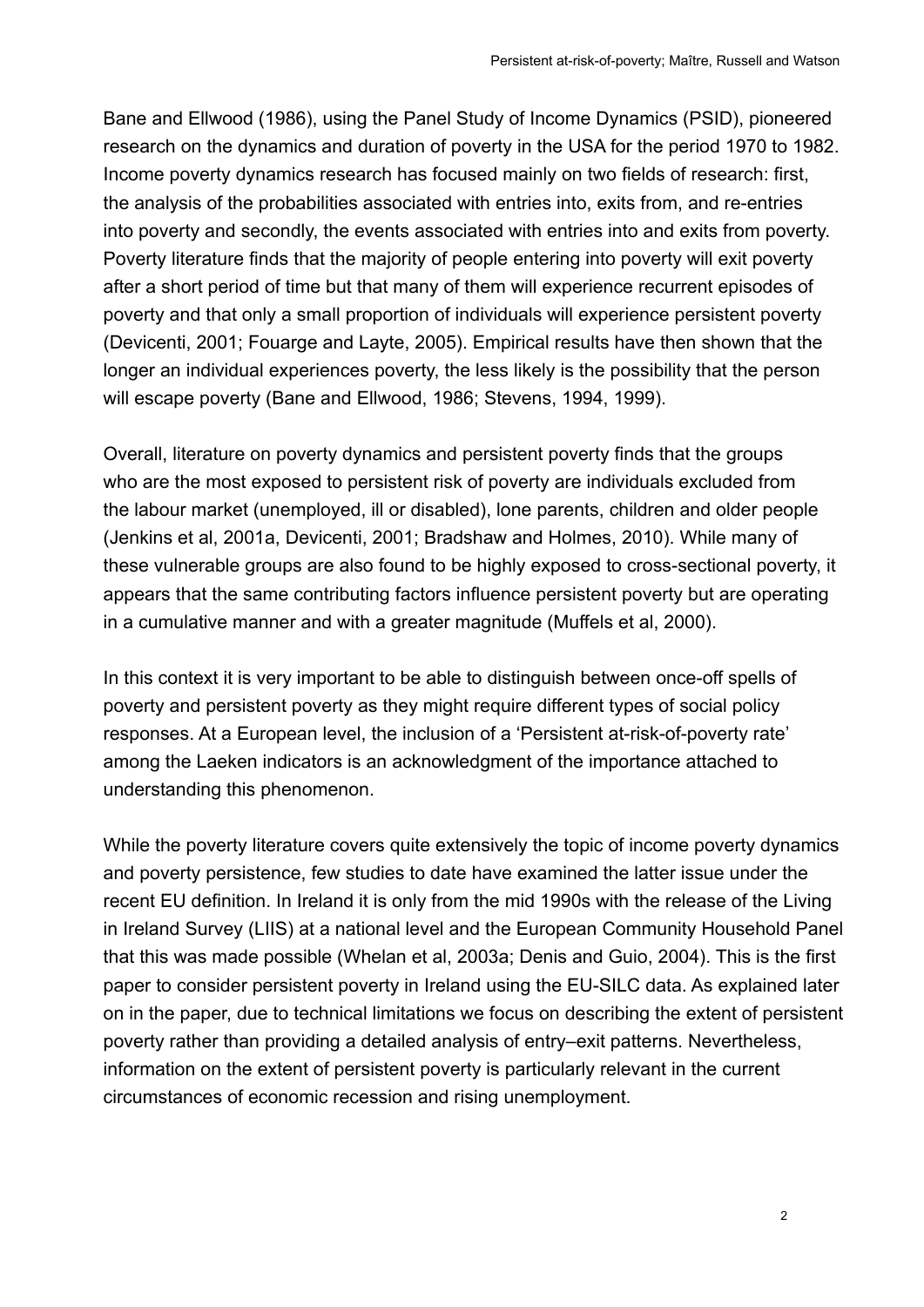Due to a lack of panel data the level of persistent poverty in Ireland has not been analysed for some time, yet a number of previous studies have addressed this issue across the general population (Whelan et al, 2003a) and amongst households with children (Layte and Whelan, 2003). These studies found that Irish results were consistent with other international studies in highlighting the greater risk of persistent poverty associated with particular vulnerable groups (children, elderly, ill or disabled, home duties).

Chapter 2 of this paper describes the dataset and the measure of persistent poverty used in the analysis. In Chapter 3 we explore the level of persistent poverty and the socioeconomic factors that are most likely to be associated with persistent poverty, while in Chapter 4 we examine the socio-economic profile of the persistently poor. Chapter 5 describes briefly the high levels of deprivation and economic stress experienced by those in persistent poverty. Chapter 6 presents an alternative persistent poverty measure and draws on international comparisons, and finally, Chapter 7 provides some pointers for future anti-poverty policy strategies.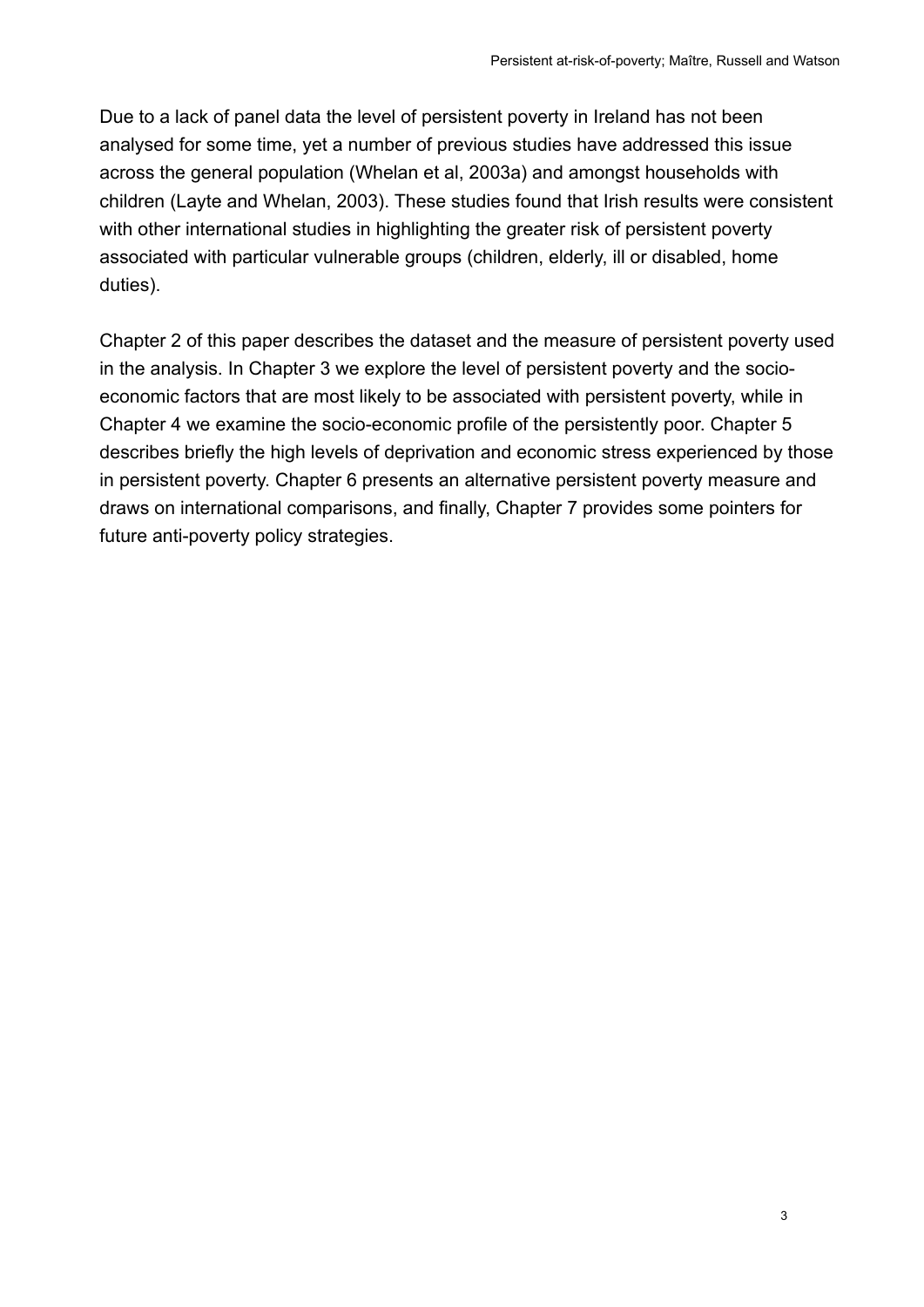#### **Chapter 2**

#### **Data and Measurement**

#### <span id="page-9-0"></span>**2.1 Measurement**

Income mobility and poverty persistence can be regarded as two sides of the same coin. As described by Duncan and Rodgers (1991) the literature distinguishes four types of approaches to the measurement of persistent poverty.

The first approach, the *n-year* income-to-needs ratio, makes reference to the notion of permanent income developed by Friedman (1957). Friedman argued that consumption is a function of permanent income. People's consumption is based on what they consider their 'real income' to be (i.e. average income over time for the past period as well as income expectations), so that consumption is not necessarily affected by short-term fluctuations of income. The permanent income approach takes the average income over the *n-years*. This has the advantage of reducing the large fluctuations in income that may be associated with specific types of employment (such as self-employment), temporary changes in economic circumstances (employment to unemployment and vice versa), or changes in household structure. These, it is argued, do not necessarily have an immediate impact in terms of standard of living. Persistent income poverty is then measured as the ratio of the aggregate income over the *n-years* of observation to the aggregate minimum income needed to reach a minimum standard of living over the same period. The minimum income is defined by a poverty threshold.

The second type of measurement is the spell approach developed by Bane and Ellwood (1986). Here income mobility is defined in terms of the exit rate out of poverty conditional on previous poverty experience. The calculation of the likelihood of poverty exit can then provide estimates for poverty persistence over time.<sup>2</sup> One of the criticisms of the Bane and Ellwood (1986) approach is that their analysis was based on a single poverty spell, ignoring the possibility of re-entry into poverty, thereby underestimating poverty duration and the increased risk of re-entry into poverty at a later stage. The issue of multiple spells was later taken into account by Stevens (1994) in an update of the work done by Bane and Ellwood. The superiority of the multiple spell approach in providing more accurate estimates of poverty duration was shown by Hussain (2002), who compared single spell and multiple spell approaches for a selected set of countries.

<sup>2</sup> As there is no information about the poverty status of individuals before their entry and exit from panel data, several methodologies exist for the calculation of poverty spells, from left censorship to right censorship.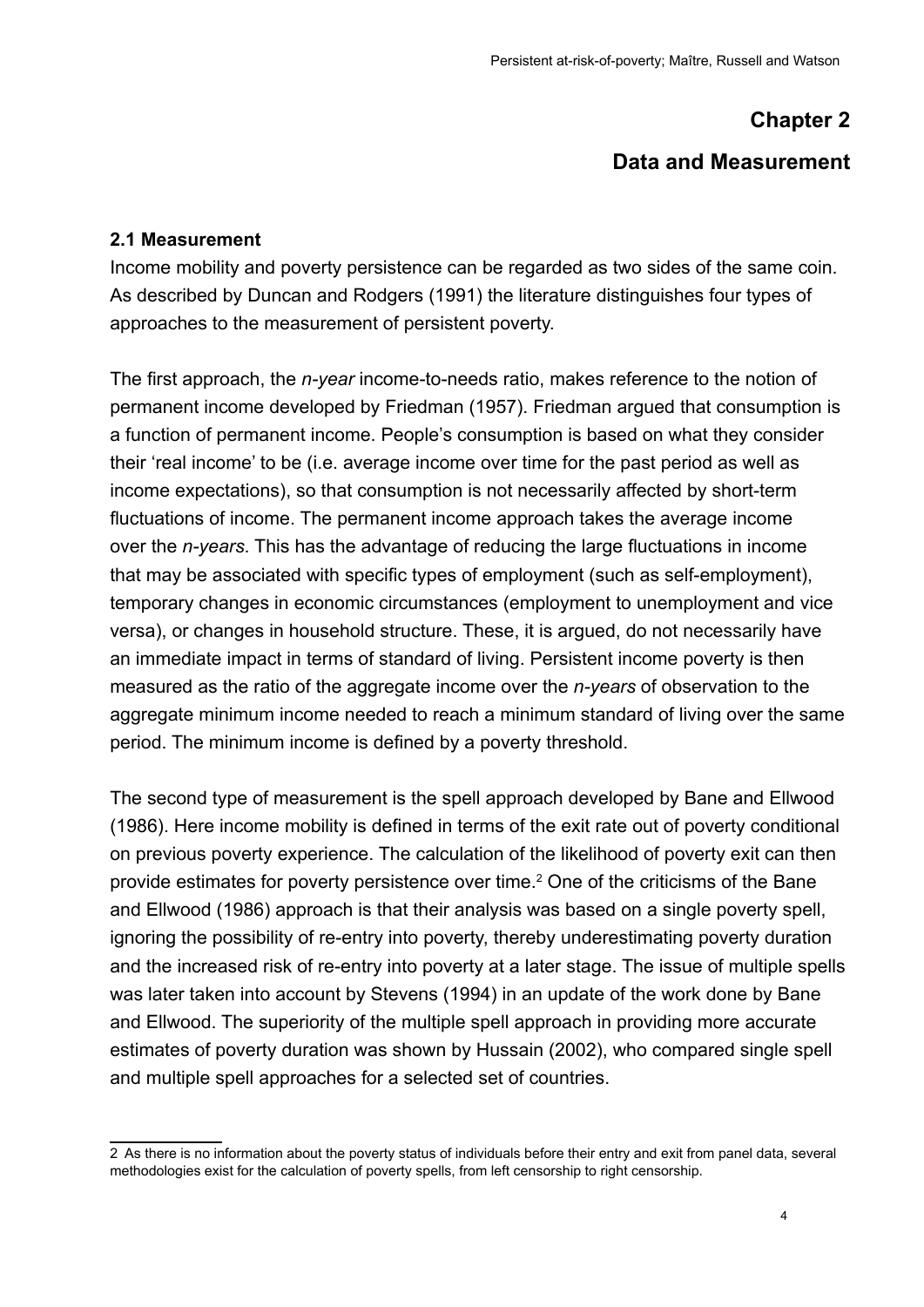The third approach involves model-based estimates of persistent poverty. This approach consists of decomposing income into a permanent income component (average income over time) and a transitory income component that deviates from the average income. Transitory income – negative or positive – might come for example from a change in the labour market position of the individuals (losing a job) or from additional income received at a point in time. Persistent poverty is then defined when the permanent income component is below a given poverty line (Duncan and Rodgers, 1991).

The fourth and final approach is the fraction of *n-years* in poverty. This approach counts the number of years in poverty over a defined period of observation and chooses an arbitrary cut-off that defines poverty persistence or creates a poverty profile that takes account of the time and the number of years spent in poverty. The EU persistent at-riskof-poverty measure takes this last approach.

At the European Council of December 2001, the European Union adopted a common set of statistical indicators on poverty and social exclusion referred to as 'the Laeken indicators'. The 'persistent at-risk-of-poverty' rate is one of these statistical indicators on poverty and social exclusion. The persistent at-risk-of-poverty rate is measured as the share of persons with an equivalised disposable income below the at-risk-ofpoverty threshold in the current year and in at least two of the preceding three years.3 The threshold is set at 60% of the national median equivalised disposable income. In this paper we opted for this approach as it reflects the EU official measure of persistent poverty. This also allows us to examine trends in persistent poverty over time, as we used the same methodology for the late 1990s period.

The study of persistent poverty can be quite sensitive to measurement error in incomes estimates. This generally has the effect of underestimating poverty persistence since random measurement error in one or more years can create the appearance of a transition into or out of poverty, when no such transition occurred (Breen and Moisio, 2004; Rendtel et al, 1998; Whelan and Maître, 2006b).

While these researchers have used advanced statistical techniques, such as structural equation modelling, to control for the effects of such measurement error, this approach is more important in modelling transitions into and out of poverty than for the purpose of examining patterns of poverty persistence as it is measured here. It should be noted, however, that the estimate of persistent poverty reported here is likely to be an underestimate.

<sup>3</sup> The equivalised income is the household income adjusted to take account of differences in household size and composition using a specific scale. In Ireland the scale assigns a weight of 1 to the first adult in a household, a weight of 0.66 to each additional adult and of 0.33 to children The household equivalised income is thus calculated as the total household income divided by the number of equivalent adults in the household.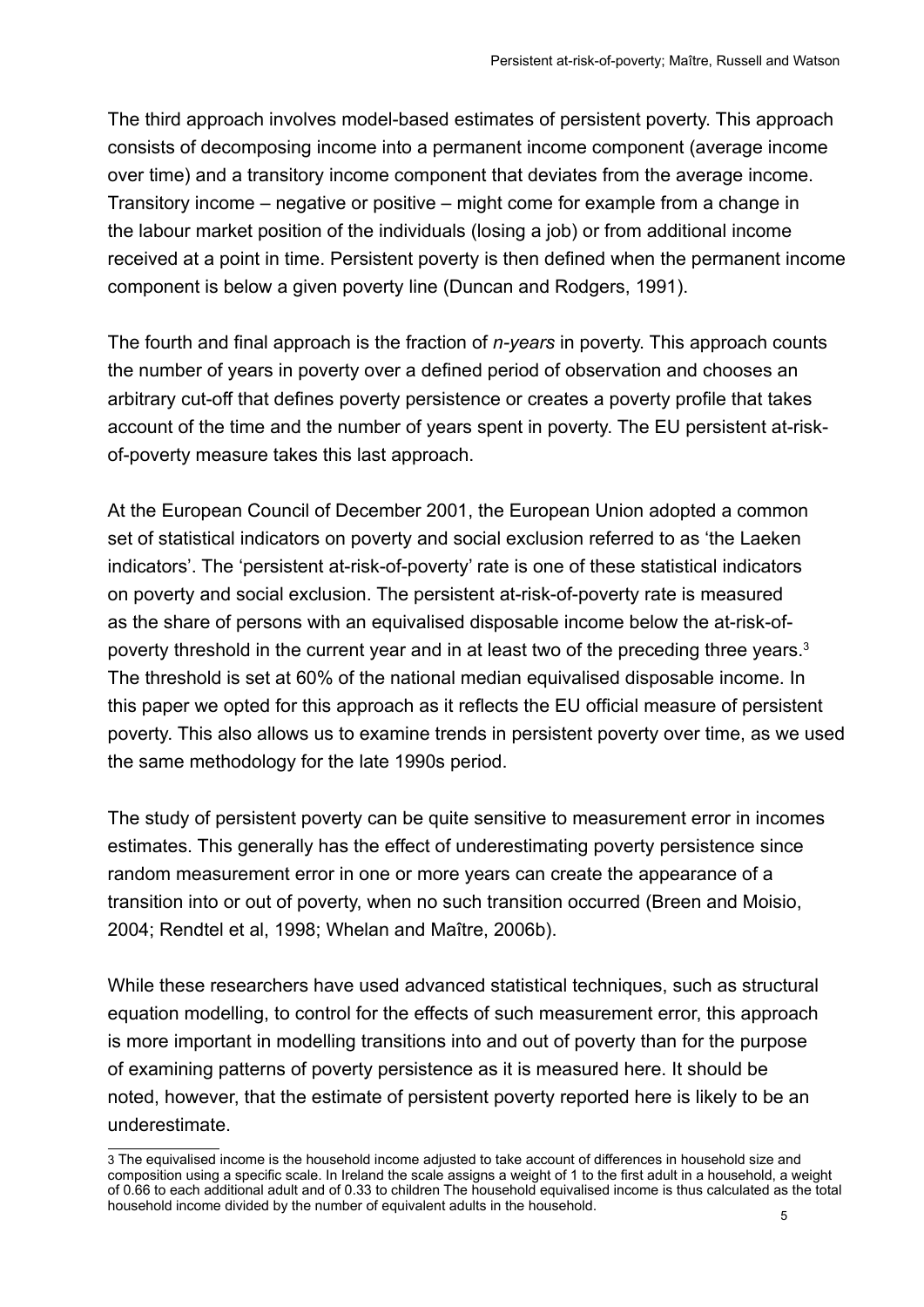#### <span id="page-11-0"></span>**2.2 Data**

The paper draws on the analysis of the EU-SILC data for Ireland for the years 2005 to 2008.4 In Ireland the survey is conducted by the Central Statistics Office (CSO) each year and is commonly referred to as the 'SILC survey'. The SILC survey is a voluntary survey of private households. It was initiated in 2003, with interviews carried out only on a six-month period from June to December 2003 and with a reduced sample size (3,090 households and 8,101 individuals). From 2004 the survey was carried out on a year-round basis, with a sample size of at least 5,000 households. The SILC survey collects information on the income and living conditions of households as well as a large range of socio-demographic information about household members, including personal characteristics, personal income, living conditions, labour market position, education and health status. The SILC survey is designed so that 25 per cent of the sample is dropped in each wave and replaced with new households. This means a maximum of 25 per cent of the sample remains in the survey for four years. In reality only 8.9 per cent of households (542) and 7.6 per cent of individuals (1,174) remained in the sample for four waves between 2005 and 2008 (see Table 1).

#### **Table 1: Attrition rate of individuals by poverty status (% of the 2005 sample remaining in the sample)**

|                                    | 2006                | 2007 | 2008 |
|------------------------------------|---------------------|------|------|
| Not at-risk-of-poverty             | 48.3                | 22.0 | 7.5  |
| At-risk-of-poverty                 | 52.7                | 24.8 | 7.9  |
| <b>Total</b><br>$   -$<br>.<br>___ | 49.1<br>$\sim$<br>. | 22.6 | 7.6  |

Results based on the 60% median income line

One significant concern about panel data is the representativeness of the data, particularly of vulnerable groups where one might fear that the attrition rate may be higher. In order to test this, in Table 1 we present the attrition rate since 2005, distinguishing the poor individuals from the non-poor. We can see that the attrition rate is almost the same across both groups, giving us confidence in the results presented in the paper, although this must be tempered by the small size of the longitudinal sample for both groups. The CSO has calculated longitudinal weights to correct for non-response and these weights have been applied in the analysis. Nevertheless, because of the small numbers the results in this paper must be seen as provisional.<sup>5</sup>

<sup>4</sup> The Irish SILC survey forms part of a harmonised EU-wide survey called EU-SILC. The questionnaire and sampling procedure are set by Eurostat, though additional questions may be added in the national surveys.

<sup>5</sup> We are very grateful to the CSO and particularly to Pamela Lafferty and Marion McCann to have supplied us with longitudinal weights without which such analysis would not have been possible.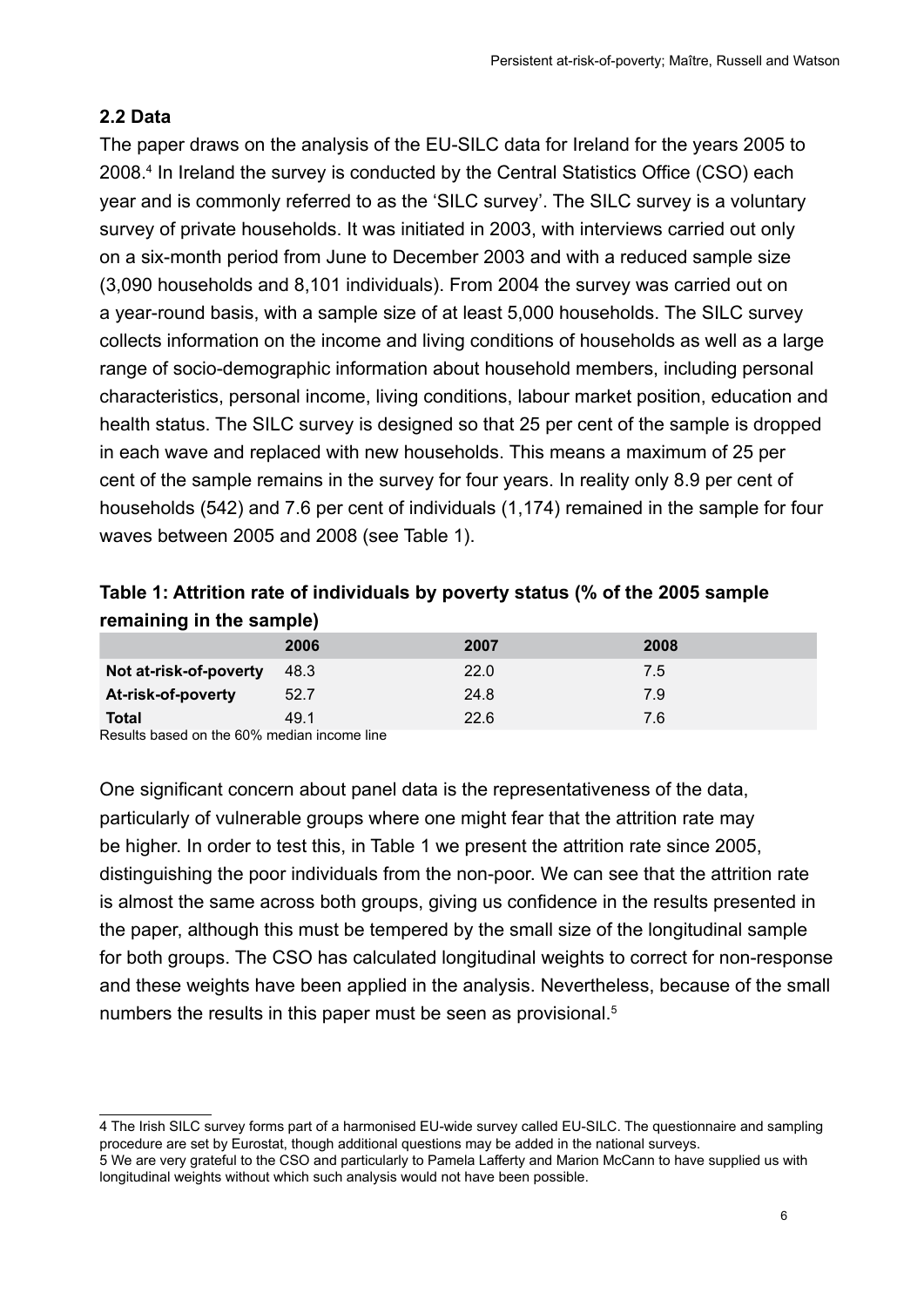<span id="page-12-0"></span>For the purpose of this analysis we use four consecutive waves of the SILC data with individuals present in all four waves from 2005 to 2008. After selection of all individuals present in all four waves, the data set used for the analysis consists in a sample of 1,174 individuals in 542 households. The unit of analysis is the individual and we attribute to each of them some of the Household Reference Person's characteristics (HRP).<sup>6</sup>

By international standards the panel obtained is quite small. Therefore, to produce robust statistical results and to conform to CSO statistical reporting requirements,<sup>7</sup> we cannot produce results for subgroups and we analyse the sample in a descriptive manner. All results presented in the tables will also include the associated confidence intervals at 95 per cent level, which indicate the potential errors attached to the estimates given the sample size. We will also present most of the results at the 60% income poverty line as well as at the 70% line in order to test the sensitivity of the results to the threshold chosen

In Table 2 we present the number of years that people experience income poverty over a four-year window.

| <b>Number of years</b>  | 50% income line | 60% income line | 70% income line |
|-------------------------|-----------------|-----------------|-----------------|
| $\bf{0}$                | 79.7            | 66.0            | 54.0            |
| 1                       | 11.9            | 11.5            | 10.8            |
| $\mathbf{2}$            | 1.8             | 9.5             | 12.2            |
| $\mathbf{3}$            | 6.1             | 8.2             | 9.3             |
| $\overline{\mathbf{4}}$ | 0.5             | 4.8             | 13.7            |
| <b>Total</b>            | 100.0           | 100.0           | 100.0           |
| <b>Unweighted N</b>     | 1174            | 1174            | 1174            |

**Table 2: Number of years 'at-risk-of-poverty' over a four-year period, with alternative poverty lines, SILC 2005–2008**

Focusing first on the 60% poverty line, two thirds of individuals have no experience of poverty. The percentage of individuals experiencing one, two, or three years of income poverty is in a narrow range, running from 11 per cent for one year in poverty, to 8 per cent for three years in poverty, before falling to 5 per cent for four years. As can be seen in Table 2, the results are very sensitive to the choice of the poverty line: at the 50% line, we observe that almost 80 per cent of individuals have no experience of poverty, while at the 70% line it falls to just over half of all individuals. With the exception of the proportion spending two years in poverty at the 50% line, the results are very similar across the three poverty lines.

<sup>6</sup> The Household Reference Person is the person responsible for the accommodation. When the responsibility is equally shared it is the oldest person, and the male when the ages are identical.

<sup>7</sup> We do not report statistics where the cell size is less than 30 or if the denominator is less than 100 in a percentage.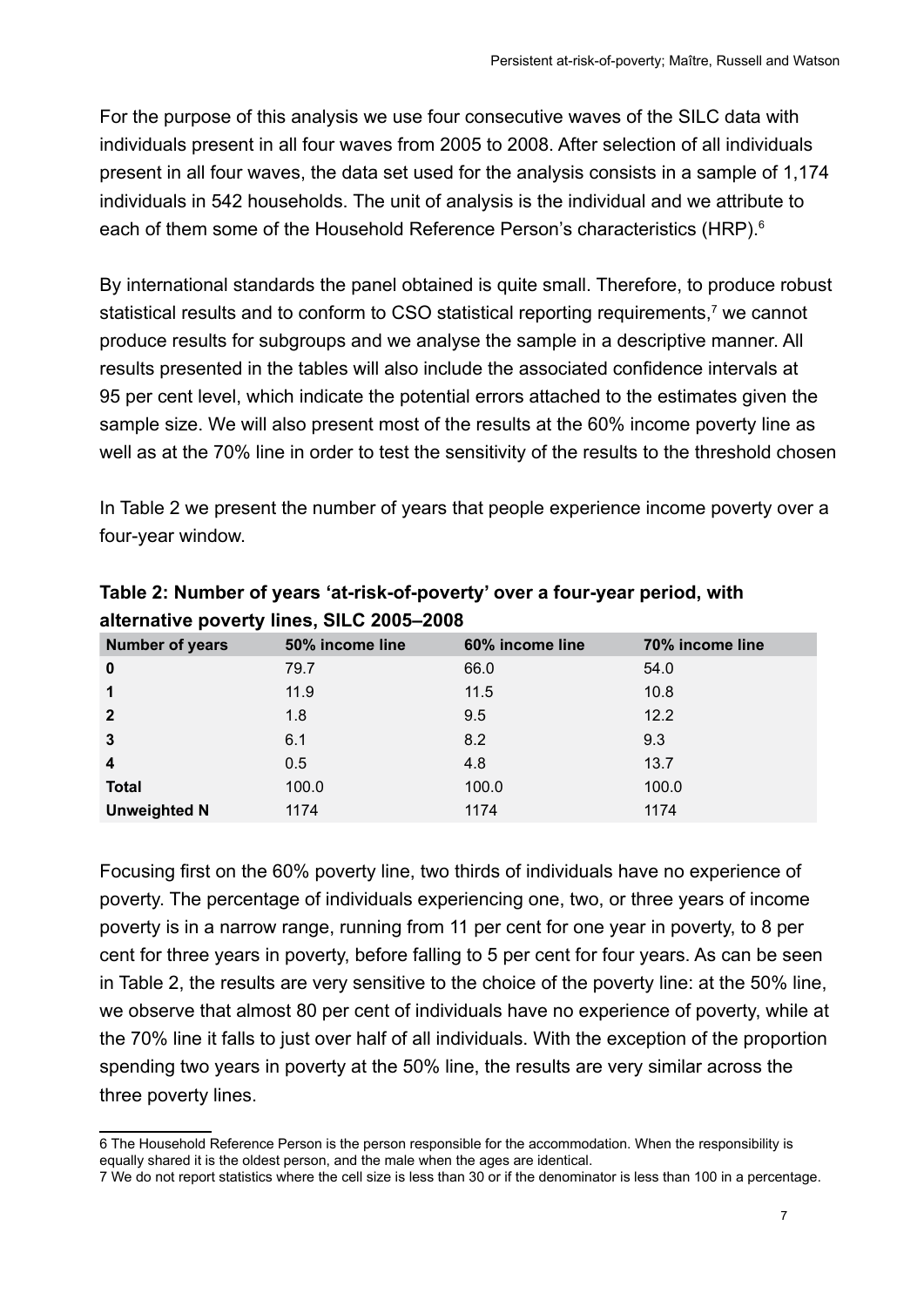The main difference is for those spending the whole period in poverty, as almost no one has such experience at the 50% line, while the proportion reaches almost 14 per cent at the 70% line. This shows that there is a significant proportion of individuals who are permanently living with a household income just above the 60% official poverty line and that a shift to the 70% line would significantly increase the proportion experiencing the entire four-year period in poverty.

Layte and Whelan (2003), in their analysis of the European Community Household Panel for the years 1994 to1997, presented similar findings for a set of European countries, including Ireland, on the number of years spent in poverty. Overall, at the 60% income line, the result for Ireland in the 1990s was similar to the one presented in Table 2, except that slightly fewer people avoided poverty (64 per cent) and more people (8 per cent) spent four years in poverty than was the case in 2008 (5 per cent). A comparison with other European countries showed that Ireland had similar results to the UK, Italy or Spain with about 60 to 65 per cent of the population avoiding income poverty, while in Denmark and the Netherlands it reached almost 80 per cent. Also, 6 to 7 per cent of the population in the former set of countries spent four years in poverty compared to only about 2 per cent in the latter countries.

In order to get a better understanding of the scale of persistent at-risk-of-poverty levels, we present in Table 3 cross-sectional and persistent at-risk-of-poverty rates for the period 2005 to 2008. For most of this period there was a significant growth in the Irish economy. Real household income rose between 2005 and 2007 (see CSO, 2009 for poverty threshold anchored at a moment in time in 2005), while there was a strong growth in employment and low levels of unemployment. The economic downturn began in mid to late 2008. As the persistent poverty measure considers exposure to poverty across the whole period, the estimates represent levels during a boom period characterised by decreasing cross-sectional at-risk-of-poverty rates.

As explained in the data section, the persistent at-risk-of-poverty results are presented with confidence intervals. While we only report here the cross-sectional results for the years 2005 and 2008, there has been a significant reduction in the overall at-risk-ofpoverty rate in Ireland from the earlier 2000s until the recent period (Whelan et al, 2003a; CSO, 2010).

As mentioned in the measurement section the results presented in this paper are based on the EU definition of persistent at-risk-of-poverty rate. The persistent at-risk-of-poverty rate is the share of persons with an equivalised disposable income below the risk-ofpoverty threshold in the current year and in at least two of the preceding three years.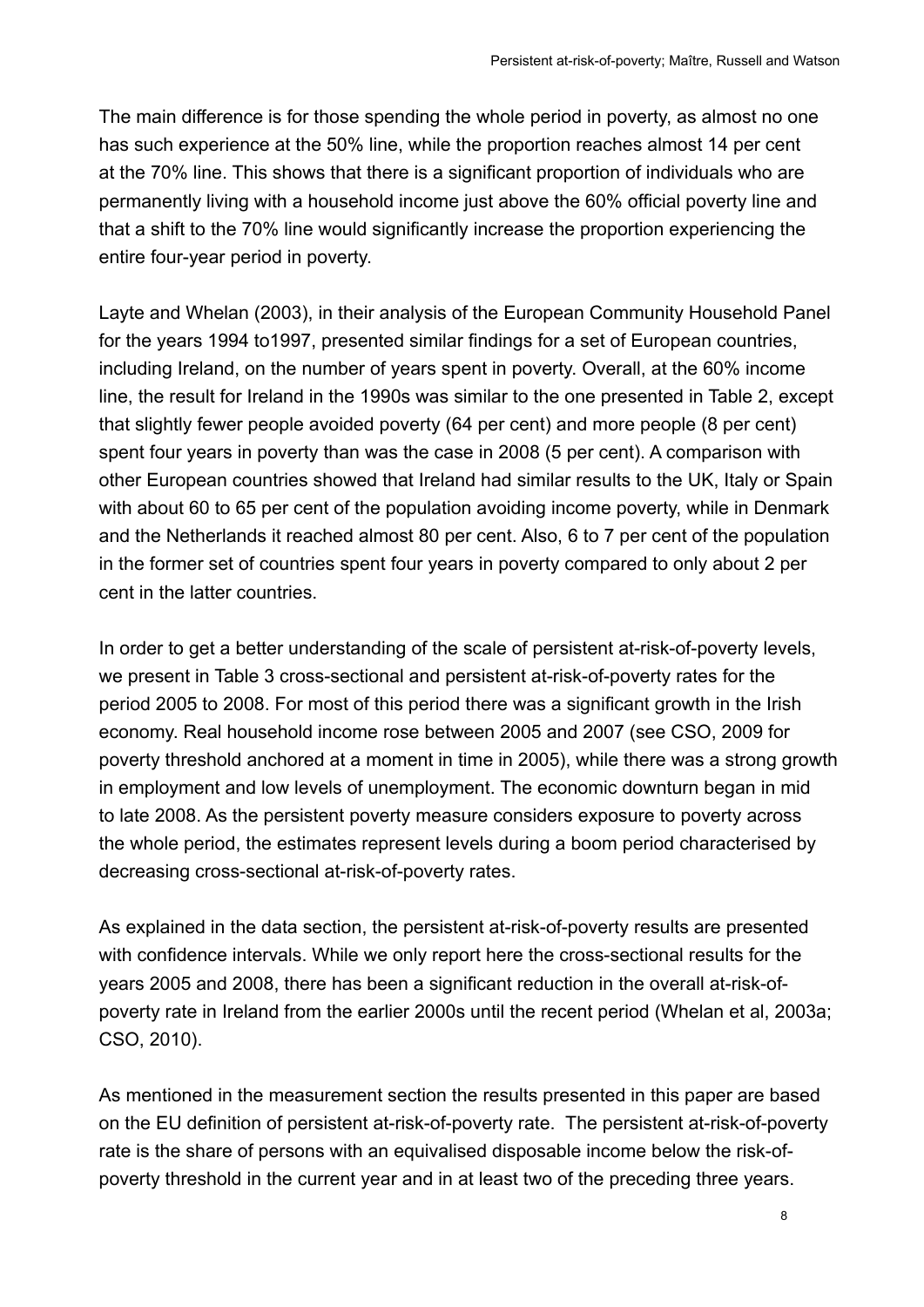<span id="page-14-0"></span>As Table 3 shows, between 2005 and 2008, at the 60% line, the at-risk-of-poverty rate fell from 18 per cent to 14 per cent. At the corresponding line, the persistent at-risk-of-poverty rate is 9.5 per cent with a margin of error of +/- 1.7%. Using both pieces of information this means that in 2008, 66 per cent of individuals at-risk-of-poverty are persistently atrisk-of-poverty. Previous findings by Whelan et al (2003a) showed that over time the persistent at-risk-of-poverty level went from 10 per cent in 1997 to almost 16 per cent in 2001. Unfortunately there are no data available between 2001 and 2008 to inform us of the evolution of persistent at-risk-of-poverty levels during the intervening years.

|                 | At-risk-of-poverty |      | <b>Persistent at-risk-of-poverty</b> |                            |            |  |  |
|-----------------|--------------------|------|--------------------------------------|----------------------------|------------|--|--|
|                 |                    |      |                                      | <b>Confidence Interval</b> |            |  |  |
|                 | 2005               | 2008 | 2005-2008                            | Min                        | <b>Max</b> |  |  |
| <b>50% line</b> | 10.8               | 7.9  | 4.3                                  | 3.1                        | 5.4        |  |  |
| <b>60% line</b> | 18.5               | 14.4 | 9.5                                  | 7.8                        | 11.2       |  |  |
| <b>70% line</b> | 28.2               | 25.7 | 20.3                                 | 18.0                       | 22.6       |  |  |

#### **Table 3: Cross-sectional and persistent at-risk-of-poverty rates, SILC 2005–2008**

Both the cross-sectional poverty rates and the persistent poverty rates are sensitive to the choice of poverty line, with the rate halving as we move from the 60% to the 50% threshold and doubling as we move from the 60% to the 70% threshold.

Former studies (Whelan et al, 2003b; Duncan et al, 1993) have found an association between the level of cross-sectional poverty and poverty persistence across countries. Using the ECHP, Whelan et al (2003b) found that this association was particularly true for countries located at both extremes of the distribution of poverty rates across countries but less true for countries in between.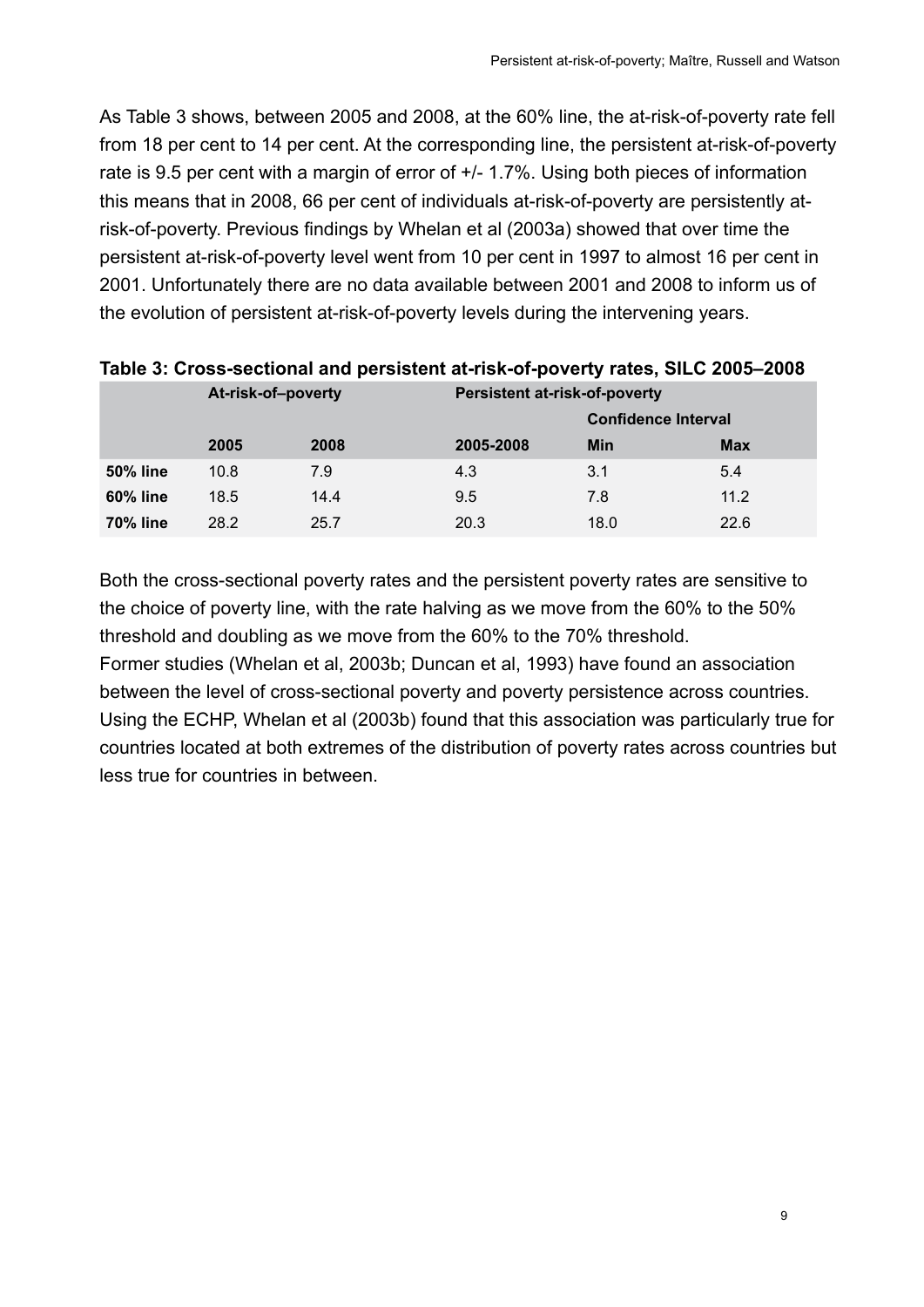## **Chapter 3**

#### <span id="page-15-0"></span>**Socio-Economic Characteristics and Rate of Persistent Poverty**

In this section we explore the relationship between individual's or head of household's socio-economic characteristics and persistent poverty. It is possible to take two different approaches to this. One is to examine the persistent poverty risk associated with characteristics at the beginning of the period of observation (2005), and the second approach would consider the characteristics at the end of the period (2008). Both approaches offer advantages as some of these characteristics may also have changed over the period (e.g. employment status, marital status). However, because of the small number of cases we cannot analyse changes in these characteristics over time. In this paper we focus on the relationship between persistent poverty and the 2008 socioeconomic characteristics of the individual/household.8

#### **3.1 Age**

In terms of age breakdown, the literature shows that children and older people are particularly vulnerable to persistent poverty (Jenkins et al, 2001a; Taylor et al, 2004). Focusing first on the 60% line in Table 4, we see that children experience the highest persistent at-risk-of-poverty rate, at 11 per cent, but that this rate is only one percentage point higher than for the working age population. In contrast, older people have a very low rate of persistent poverty, at 4 per cent, which is less than half the rate of the total population. These results are consistent with the sharp fall in the cross-sectional at-riskof-poverty rates of older people over the period 2005 to 2008, which fell from 20 per cent to 11 per cent.

|                      | <b>60% line</b> |      |      | <b>70% line</b> |      |      |  |
|----------------------|-----------------|------|------|-----------------|------|------|--|
|                      | Min             |      | Max  | Min             |      | Max  |  |
| Aged less than 18    | 7.1             | 11.3 | 15.4 | 16.3            | 21.7 | 27.1 |  |
| <b>Aged 18 to 65</b> | 7.6             | 9.9  | 12.3 | 15.4            | 18.4 | 21.4 |  |
| Aged 65+             | 1.6             | 3.8  | 5.9  | 23.1            | 28.2 | 33.3 |  |
| <b>Total</b>         | 7.8             | 9.5  | 11.2 | 18.0            | 20.3 | 22.6 |  |

#### **Table 4: Persistent at-risk-of-poverty rates by age in 2008, SILC 2005–2008**

Note: The figure in bold is the estimated proportion, while the minimum and maximum figures show the 95% confidence intervals (i.e. plus or minus twice the standard error)

<sup>8</sup> During our analysis and using multivariate techniques we explored the relationship of a set of independent variables with persistent poverty but we did not get satisfactory results due to the small number of cases.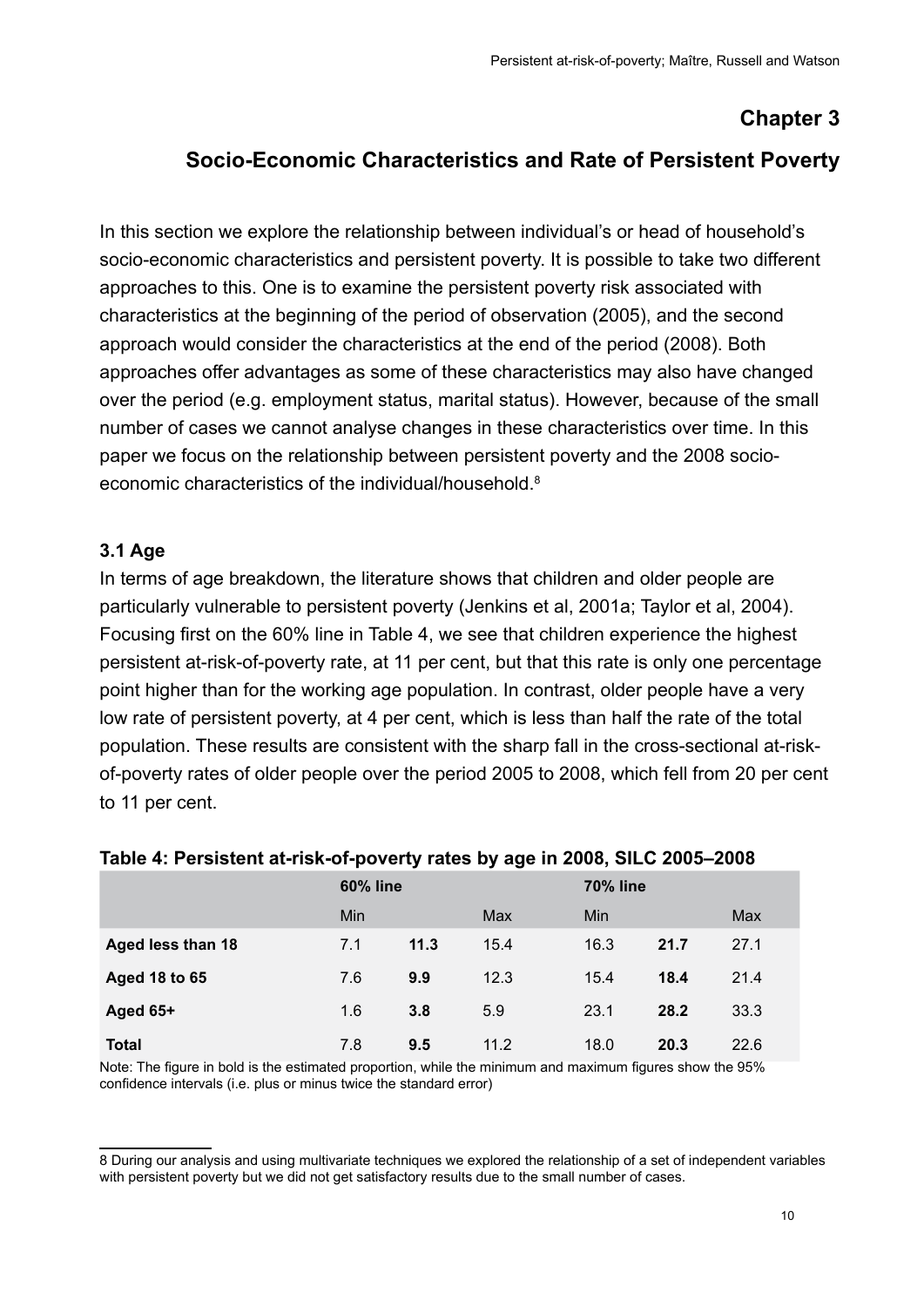<span id="page-16-0"></span>However, as observed by Hill and Jenkins (2001), this group is particularly sensitive to the choice of the poverty line (see also Russell et al, 2009; Whelan et al, 2003a, in relation to poverty measured cross-sectionally). At the 70% poverty line, the persistent poverty rate of older people increases seven-fold to 28 per cent, while it doubles for children and the working age population to 22 per cent and 18 per cent respectively. The striking result for the older population group arises from the fact that a significant proportion has an income between the two poverty lines. For older people there is little income mobility as the majority of income comes from pensions (public and private) with no scope for large fluctuations.

Focusing on the 70% income poverty line and based on the LIIS, Whelan et al. (2003a) found that in 1997, as in 2001, the persistent at-risk-of-poverty rates for children, as well as for people of working age, remained almost the same, at 24 per cent and 16 to 17 per cent respectively. As those results are quite similar to the levels found in 2008, this suggests that the risk levels are identical at the beginning and the end of the economic boom. However, older people have seen their persistent at-risk-of-poverty rate reduced considerably over this period. It rose from 33 per cent in 1997 to a high of 47 per cent in 2001, before falling to 28 per cent in 2008. The results for this particular group follow the same pattern as that observed for the cross-sectional at-risk-of-poverty results.

#### **3.2 Gender**

From this section onwards, we explore individual persistent poverty risks associated with the characteristics of the household reference person. Poverty research shows that at a cross-sectional level, female heads of household face a greater risk of income poverty (CSO, 2010; Whelan et al, 2003a; Nolan and Watson, 1999) than their male counterparts and that this is also true of persistent poverty (Ruspini, 1998). In Table 5, at the 60% line the risk of persistent poverty for individuals living in a household headed by a female, at 16 per cent, is over 2.5 times higher than for those in households headed by a male, which is 6 per cent.

| POISON (THAT ), SILS LOOD LOOD |      |                 |            |      |                 |            |  |  |
|--------------------------------|------|-----------------|------------|------|-----------------|------------|--|--|
|                                |      | <b>60% line</b> |            |      | <b>70% line</b> |            |  |  |
|                                | Min  |                 | <b>Max</b> | Min  |                 | <b>Max</b> |  |  |
| <b>Male</b>                    | 4.3  | 5.9             | 7.6        | 12.0 | 14.5            | 17.0       |  |  |
| Female                         | 12.2 | 15.7            | 19.2       | 25.9 | 30.4            | 34.8       |  |  |
| Total                          | 7.8  | 9.5             | 11.2       | 18.0 | 20.3            | 22.6       |  |  |

| Table 5: Persistent at-risk-of-poverty rates by gender of the household reference |
|-----------------------------------------------------------------------------------|
| person (HRP), SILC 2005-2008                                                      |

Note: The figure in bold is the estimated proportion, while the minimum and maximum figures show the 95% confidence intervals (i.e. plus or minus twice the standard error)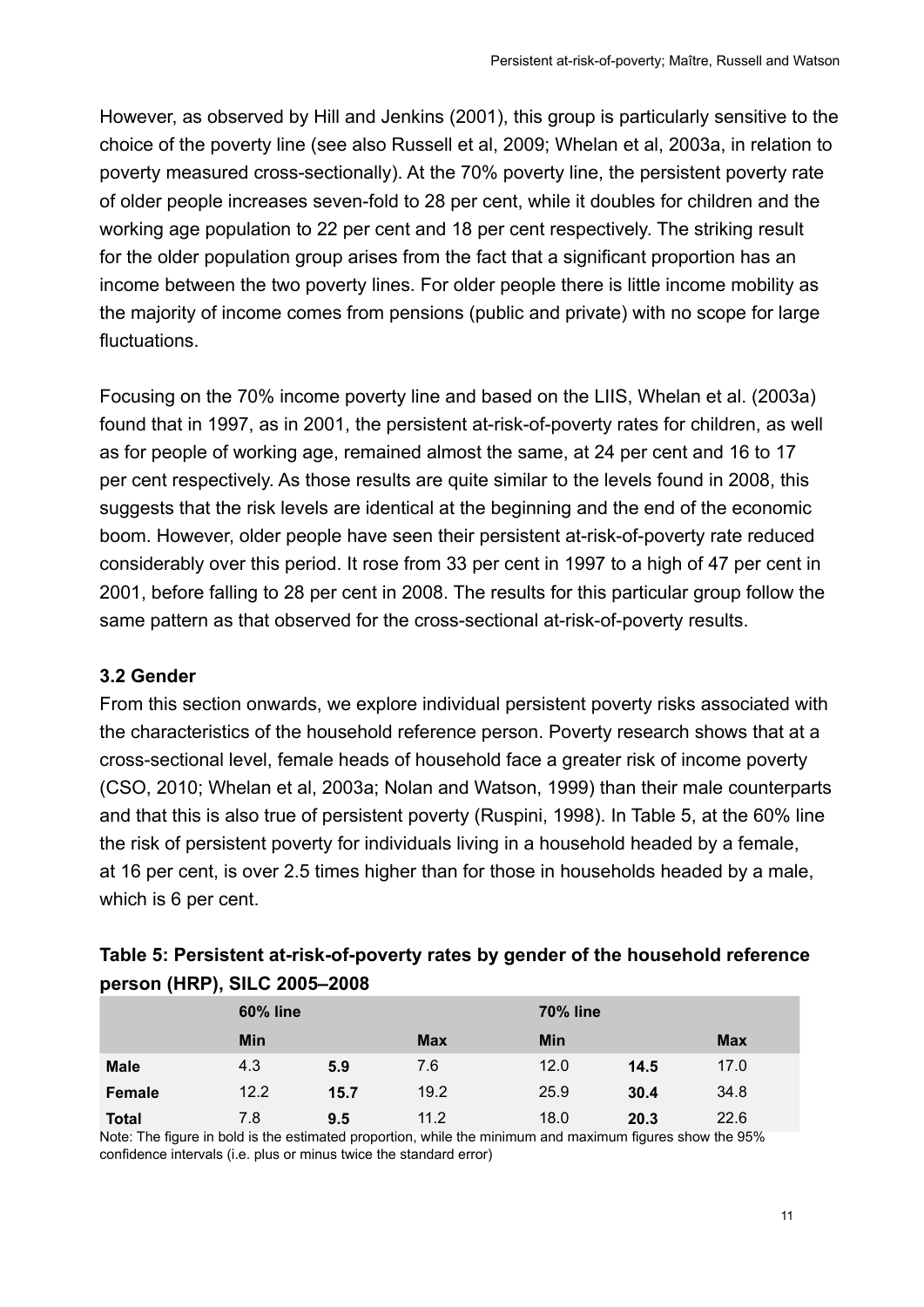<span id="page-17-0"></span>This gap is slightly narrower at the 70% line. On this measure the risk is two times greater when the head of household is a female. This striking gender inequality in persistent poverty is much greater than for cross-sectional income poverty. In 2008 the at-risk-ofpoverty rate (i.e. at the 60% poverty line) for individuals in male headed households was 13.1 per cent and was 16.7 per cent in female headed households (CSO, 2009).

While Whelan et al (2003a) have presented results on the persistent at-risk-of-poverty rates by gender of all adults for the 1990s and early 2000s, it is still informative to compare these results with those in Table 5 based on the gender of the household reference person. Indeed Whelan et al (2003a) found that the persistent at-risk-of-poverty rate of women was higher than for men throughout the period from 1997 to 2001. The persistent at-risk-of-poverty rate for men ranged between 15 per cent and 19 per cent, while for women it ranged between 21 per cent and 24 per cent.

#### **3.3 Principal Economic Status**

As described in Chapter 2, the small number of individuals present in all four waves does not allow us to explore in detail some specific categories of individuals. Therefore we have to aggregate some categories together in order to get robust statistical results. This is the case for some labour market status categories. For example, in Table 6, the unemployed are grouped together with those unable to work due to illness or disability. Findings from poverty dynamics research provide evidence that changes in labour market status are a major contributing factor for entry into and exit from poverty (e.g. Russell et al, 2004).

|                         | <b>60% line</b> |      |            | <b>70% line</b> |      |            |
|-------------------------|-----------------|------|------------|-----------------|------|------------|
|                         | Min             |      | <b>Max</b> | Min             |      | <b>Max</b> |
| At work                 | 2.1             | 3.6  | 5.0        | 5.9             | 8.0  | 10.2       |
| Unemployed/ill/disabled | 23.3            | 31.6 | 40.0       | 55.5            | 64.1 | 72.7       |
| On home duties          | 19.9            | 25.9 | 31.9       | 39.5            | 46.4 | 53.2       |
| <b>Retired</b>          | 0.0             | 1.0  | 2.2        | 12.7            | 17.6 | 22.5       |
| Total                   | 7.8             | 9.5  | 11.2       | 18.0            | 20.3 | 22.6       |

#### **Table 6: Persistent at-risk-of-poverty rates by principal economic status of the household reference person in 2008, SILC 2005–2008**

Note: The figure in bold is the estimated proportion, while the minimum and maximum figures show the 95% confidence intervals (i.e. plus or minus twice the standard error)

At the 60% income line, the persistent at-risk-of-poverty rate, for those living in households where the HRP was at work in 2008, is very low at 4 per cent. This is significantly lower than the cross-sectional at-risk-of-poverty rate for this group observed in 2008 (9 per cent). The lowest level of persistent poverty (1 per cent) is found for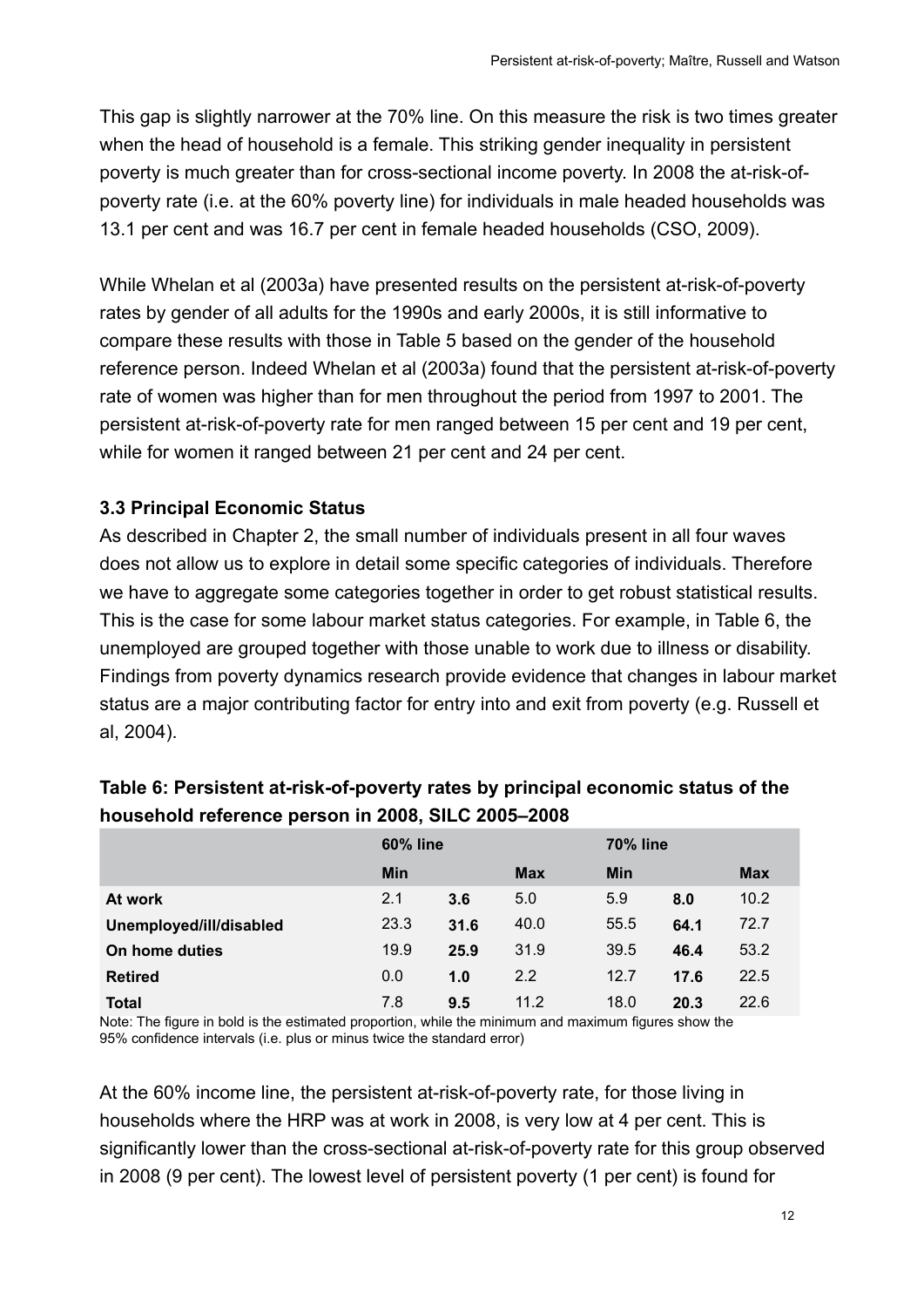<span id="page-18-0"></span>those in households where the HRP is retired, which is twelve times less than the crosssectional result in 2008 (12 per cent). Similar to the pattern observed in cross-sectional data, the highest persistent at-risk-of-poverty rate is found when the HRP is not active in the labour market (apart from retirement): 32 per cent where the HRP is unemployed/ ill/disabled and 26 per cent where the HRP is engaged in home duties. For these two categories, the 2008 cross-sectional poverty rates were also the highest and almost at the same level, at 28 per cent and 26 per cent respectively (CSO, 2009). Unemployment and disability have been identified in the literature as high risk factors for persistent poverty (Jenkins et al, 2001a).

A shift of the poverty line to 70% of the median income approximately doubled the persistent at-risk-of-poverty rate for all categories with the exception of the retired. For the retired the risk is eighteen times greater and this sensitivity to the choice of poverty line was illustrated earlier in Table 4, highlighting both the stability of income over time for this group as well as the proportion of this group located just above the 60% income line.<sup>9</sup>

#### **3.4 Education level**

Table 7 shows that there is a strong gradient relationship between the HRP's level of education and the persistent poverty risk. At the 60% income line the risk is nil when the HRP has achieved third level qualifications. It reaches a high of 17 per cent when the HRP has no qualifications.

|                           | <b>60% line</b> |      |            | <b>70% line</b> |      |            |
|---------------------------|-----------------|------|------------|-----------------|------|------------|
|                           | <b>Min</b>      |      | <b>Max</b> | <b>Min</b>      |      | <b>Max</b> |
| No qualifications         | 13.9            | 17.4 | 20.9       | 36.3            | 40.8 | 45.4       |
| <b>Junior Cert level</b>  | 6.6             | 10.3 | 14.1       | 16.6            | 21.7 | 26.8       |
| <b>Leaving Cert level</b> | 3.5             | 6.8  | 10.1       | 6.1             | 10.0 | 13.9       |
| <b>Tertiary level</b>     | 0.0             | 0.0  | 0.0        | 0.0             | 0.7  | 1.8        |
| <b>Total</b>              | 7.8             | 9.5  | 11.2       | 18.0            | 20.3 | 22.6       |

#### **Table 7: Persistent at-risk-of-poverty rates by education level attained of the household reference person in 2008, SILC 2005–2008**

Note: The figure in bold is the estimated proportion, while the minimum and maximum figures show the 95% confdence intervals (i.e. plus or minus twice the standard error

While at the 60% line the risk is in a narrow range of 7 per cent to 10 per cent when the HRP has a higher or lower second level qualification, i.e. Leaving Cert or Junior Cert respectively, the gap increases in a dramatic manner at the 70% line. The persistent atrisk-of-poverty rate increases by only 3 percentage points for Leaving Cert level while

<sup>9</sup> While the level of income for those reliant on pensions is relatively stable, the location of the statutory pension level at close to 60% of median household income can mean that a small shift in the value of the pension can result in a significant proportion of older people moving above or below the poverty line (and hence in and out of poverty at the 60% line). The 70% persistent poverty line therefore better illustrates the stability of income for older people.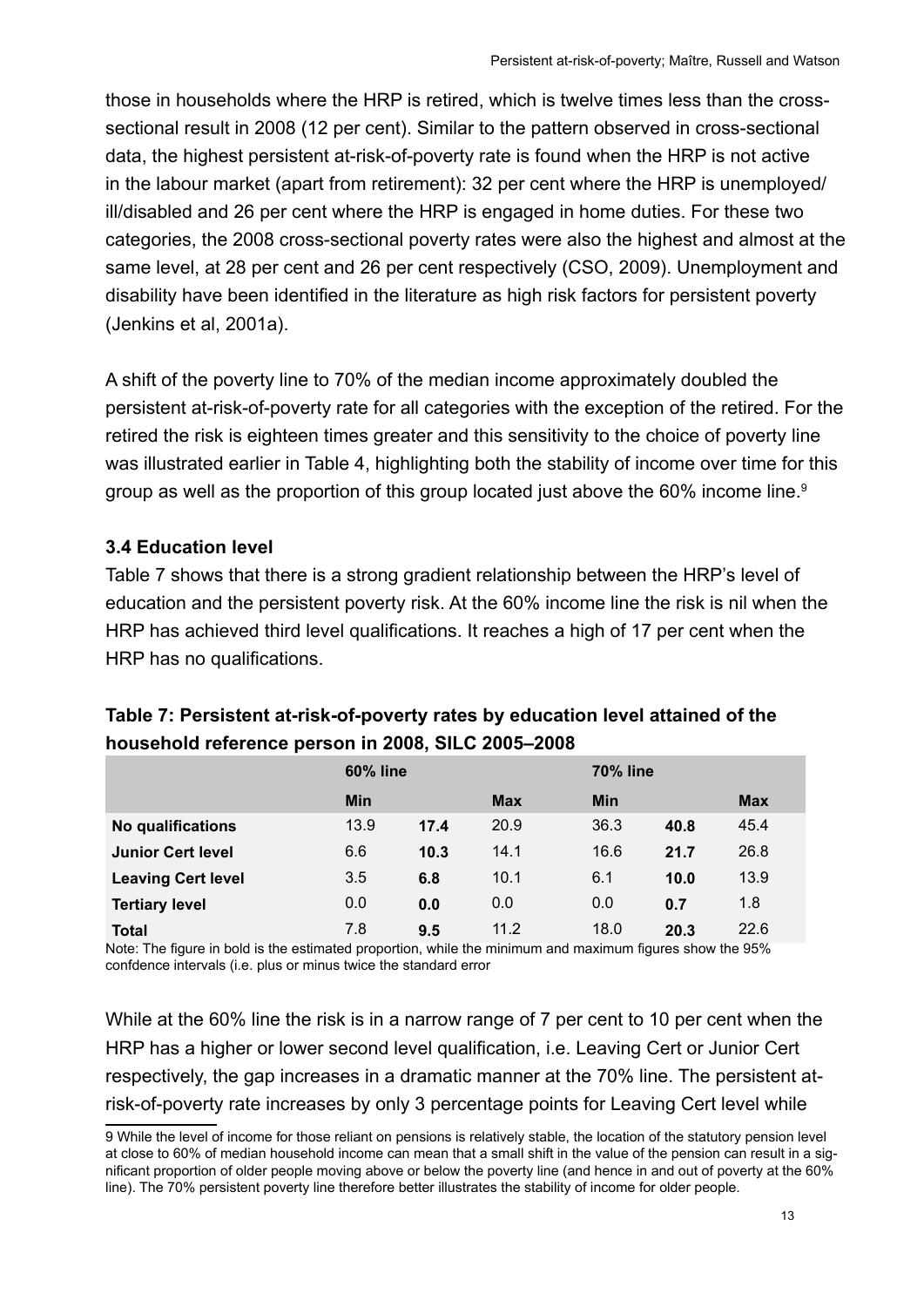<span id="page-19-0"></span>it increases by over 10 percentage points at Junior Cert level. It also shows a two-fold increase when the HRP has no qualifications. A comparison with cross-sectional figures shows that in 2008 for all these educational categories the at-risk-of-poverty rates are much higher, ranging from 6 per cent for tertiary level to 23 per cent where the HRP has no qualifications.

#### **3.5 Marital status**

Across the different marital status categories presented in Table 8, the persistent at-riskof-poverty rate at the 60% line is lowest when the HRP is married (5 per cent). The rate increases to 13 per cent for a widowed/divorced/separated HRP and this rate doubles again when the HRP is single, at 26 per cent.

#### **Table 8: Persistent at-risk-of-poverty rates by marital status of the household reference person in 2008, SILC 2005–2008**

|                            | <b>60% line</b> |      |            | <b>70% line</b> |      |            |
|----------------------------|-----------------|------|------------|-----------------|------|------------|
|                            | Min             |      | <b>Max</b> | <b>Min</b>      |      | <b>Max</b> |
| <b>Single</b>              | 18.6            | 25.5 | 32.4       | 36.0            | 43.9 | 51.7       |
| <b>Married</b>             | 3.5             | 5.0  | 6.6        | 10.6            | 12.9 | 15.3       |
| Widowed/divorced/separated | 8.7             | 13.0 | 17.3       | 21.4            | 27.2 | 32.9       |
| Total                      | 7.8             | 9.5  | 11.2       | 18.0            | 20.3 | 22.6       |

Note: The figure in bold is the estimated proportion, while the minimum and maximum figures show the 95% confidence intervals (i.e. plus or minus twice the standard error)

The magnitude of the difference between the last two groups comes as a surprise, as the cross-sectional figures for 2008 show that the widowed/divorced/separated group faced a high at-risk-of-poverty rate of 19 per cent, a rate similar to that for single HRPs at 22 per cent. However, as we are focusing on marital status at the end of the period in the analysis of persistent poverty, some of those who are widowed/divorced/separated in 2008 may have had higher incomes in 2005, if the change in marital status occurred during the 2005 to 2008 period.

As household structure and composition affects the level of resources available to the household, as well as level of need, it is therefore likely to affect poverty status in the short and longer term.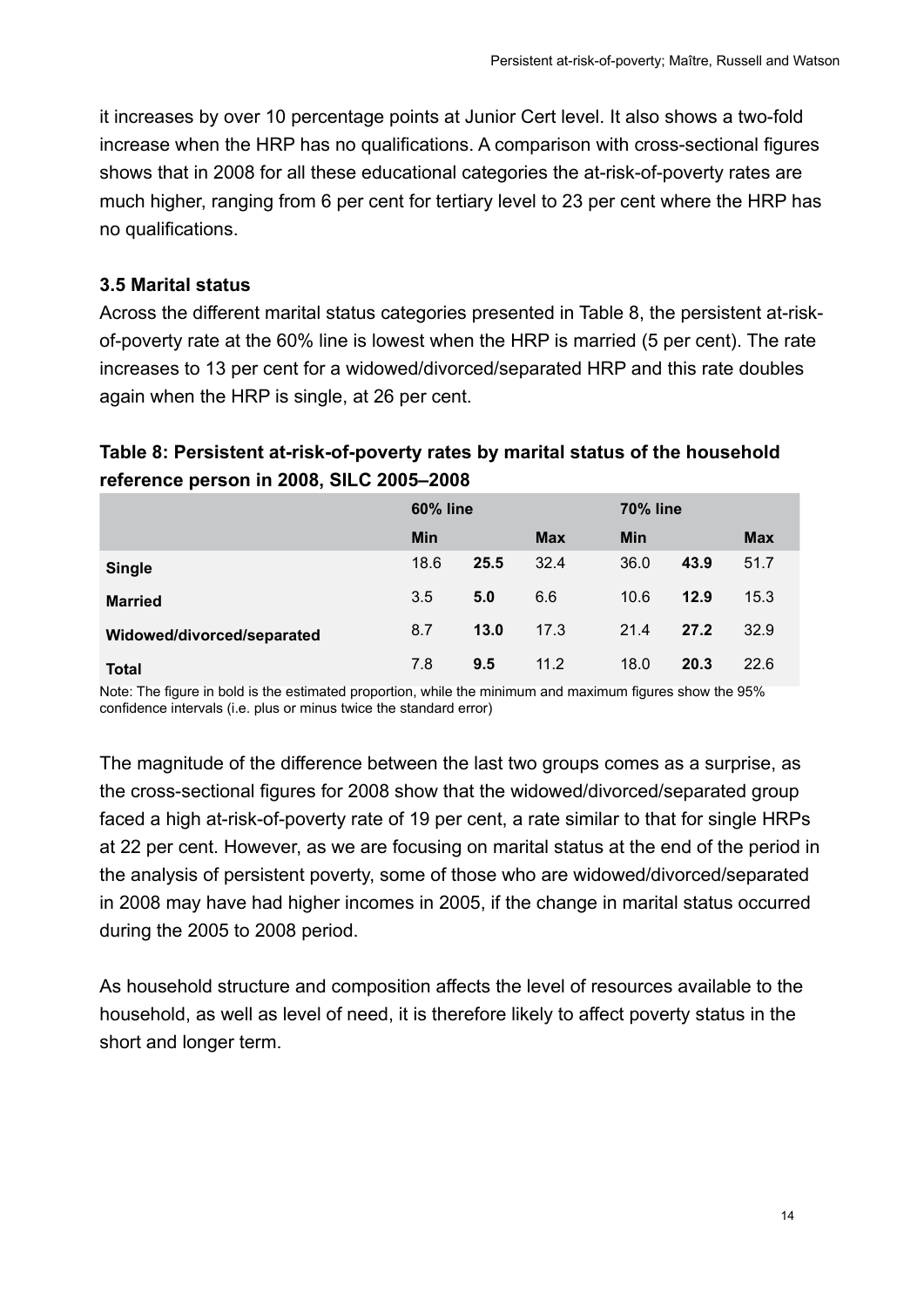<span id="page-20-0"></span>In Table 9 we look at the persistent at-risk-of-poverty rate by household type. Unfortunately, restrictions due to the sample size do not permit an exploration of the position of some groups of interest such as lone parent households. Previous research in the UK (Jenkins et al, 2001b) and in Ireland (Whelan et al, 2003a; Nolan et al, 2006) show that lone parents are particularly exposed to a high risk of persistent poverty.

| ZUUO                  |                 |      |      |                 |      |      |  |
|-----------------------|-----------------|------|------|-----------------|------|------|--|
|                       | <b>60% line</b> |      |      | <b>70% line</b> |      |      |  |
|                       | Min             |      | Max  | Min             |      | Max  |  |
| 1 adult               | 11.4            | 16.5 | 21.7 | 32.3            | 39.1 | 45.9 |  |
| 2 adults              | 0.7             | 2.3  | 4.0  | 12.7            | 16.8 | 20.9 |  |
| $3+$ adults           | 7.3             | 12.6 | 18.0 | 7.8             | 13.2 | 18.7 |  |
| 2 adults, 1-2 child   | 0.0             | 0.8  | 2.1  | 3.8             | 7.3  | 10.9 |  |
| 2 adults, 3+ children | 1.1             | 4.8  | 8.5  | 8.5             | 14.7 | 20.9 |  |
| 3+ adults, children*  | 14.7            | 21.3 | 28.0 | 21.1            | 28.4 | 35.8 |  |
| <b>Total</b>          | 7.8             | 9.5  | 11.2 | 18.0            | 20.3 | 22.6 |  |

**Table 9: Persistent at-risk-of-poverty rates by household type in 2008, SILC 2005– 2008**

Note: The figure in bold is the estimated proportion, while the minimum and maximum figures show the 95% confidence intervals (i.e. plus or minus twice the standard error)

\*This category includes mostly households of parents with children where at least one child is aged 18 or over

In Table 9 we see that at the 60% line, the persistent at-risk-of-poverty rate is almost nil for those in households with two adults with one or two children but that it increases to 7 per cent at the 70% line. At the 60% line, households composed of two adults only, as well as those with at least 3 children, still face a low risk, at 2 per cent and 5 per cent respectively, but the rate increases to a high of 17 per cent and 15 per cent, respectively, at the 70% line. At the 60% line, the household structures with the highest persistent poverty rates are those with one adult (17 per cent) and those with three or more adults plus children (21 per cent). At the 70% line, the risk increases only by a small proportion for the latter category, to 28 per cent, while it rises to 39 per cent for the single households.

For some of these groups these results differ quite significantly to the cross-sectional at-risk-of-poverty rates. Looking at the 2008 cross-sectional figures at the 60% line (CSO, 2009), we note that single adults face a high risk (20 per cent), followed by the three adults plus children (18 per cent) and two adults with three plus children (17 per cent). While these results are in line with the persistent poverty results for the former two categories (single adults, three adults plus children) it is not the case with results for the latter category (two adults with three plus children), suggesting that there is much more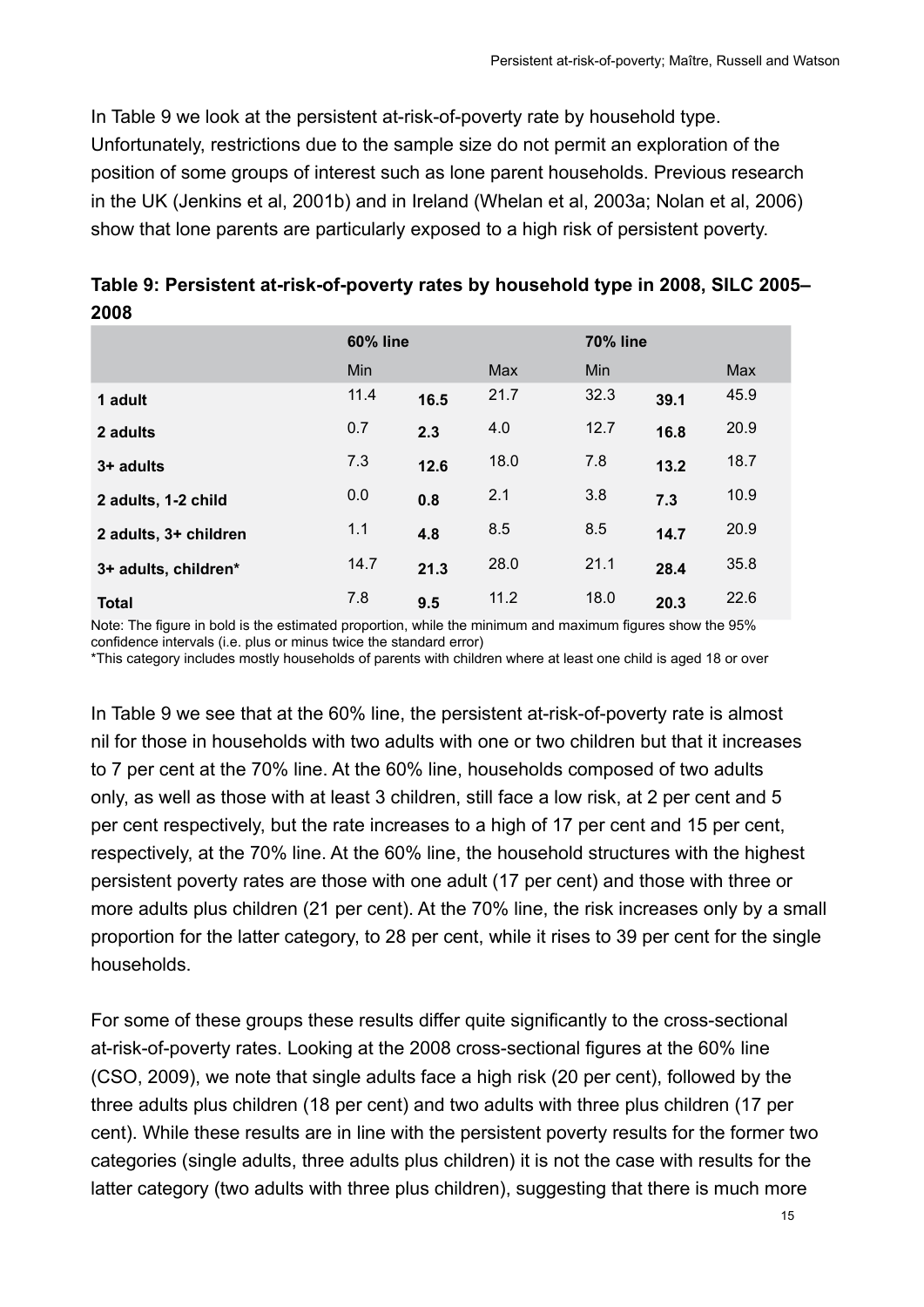<span id="page-21-0"></span>income mobility for this group. Similarly, households comprising two adults with one to two children (10 per cent), and two adults only (12 per cent), faced much higher crosssectional at-risk-of-poverty rates in 2008 than persistent poverty during the period.

#### **3.6 Social Welfare Dependence and Persistent Poverty**

The composition of household income – whether the income comes from the market or from social welfare transfers – will potentially affect the dynamics of income over time.<sup>10</sup> Indeed, market income is likely to fluctuate more rapidly and to a greater extent over time for a number of reasons (e.g. changes in the number of earners in the household, earnings level, the number of hours worked, or investment returns etc.), than social welfare transfers, which are more stable over time. For this reason we would expect to observe less income change among households that are highly dependent on social transfers, and depending on the payment level of the social transfers relative to the poverty threshold, more or less persistent poverty among welfare dependent households.

In Table 10 we present the persistent at-risk-of-poverty rate by level of welfare dependence.

#### **Table 10: Persistent at-risk-of-poverty rates by welfare dependence in 2008, SILC 2005–2008**

|                                                                                                                          | <b>60% line</b> |           |      | <b>70% line</b> |      |             |
|--------------------------------------------------------------------------------------------------------------------------|-----------------|-----------|------|-----------------|------|-------------|
|                                                                                                                          | Min             |           | Max  | Min             |      | Max         |
| Social transfers represents less than 25% of house-<br>hold disposable income                                            | 0.0             | 0.8       | 1.5  | 1.5             | 2.9  | 4.4         |
| Social transfers represents between 25% and less<br>than 50% of household disposable income                              | 5.0             | 9.6       | 14.1 | $12.2$ 18.1     |      | 24.0        |
| Social transfers represents more than 50% of house-<br>hold disposable income                                            | 22.3            | 26.2 30.1 |      | 50.8            | 55.2 | 59.7        |
| <b>Total</b><br>Note: The figure in bold is the estimated proportion, while the minimum and maximum figures show the 95% | 7.8             | 9.5       | 11.2 | 18.0            | 20.3 | <b>22.6</b> |

Note: The figure in bold is the estimated proportion, while the minimum and maximum figures show the 95% confidence intervals (i.e. plus or minus twice the standard error)

When social transfers represent between 25 per cent and less than 50 per cent of household income, the persistent at-risk-of-poverty rate is identical to the rate for the total population, but the risk doubles at the 70% line. Finally, for those living in households highly dependent on social transfers the risk is much higher. More than a quarter are in persistent poverty measured at the 60% line and more than half are persistently at-risk-ofpoverty at the 70% line.

<sup>10</sup> Market income includes mainly employment, self-employment income, investment income, private retirement income and other income.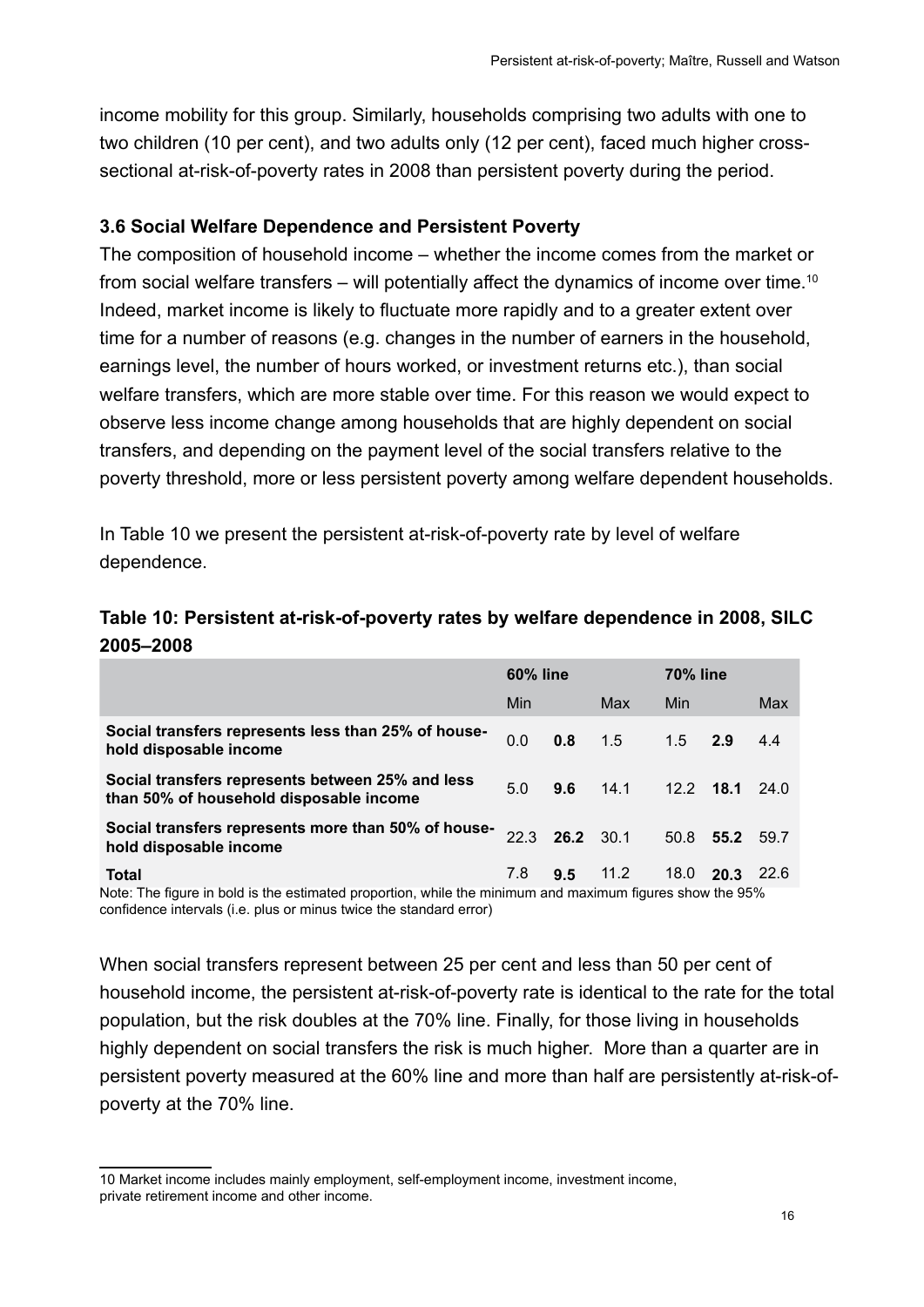### **Chapter 4**

#### **Socio-Economic Profiles of the Persistently Poor**

<span id="page-22-0"></span>In Chapter 3 we examined the persistent poverty risk associated with characteristics of the individual or household. Examination of poverty risk is very important as it allows poverty comparison between various groups within a society, but since it does not take account of the relative sizes of the groups, it does not tell us who the poor are. For example, a small group of the population might have a very high risk of poverty but still represent only a small proportion of the poor. Therefore it is very important from a social policy perspective to provide a socio-demographic profile of the poor.

We now ask who the poor are, using the same socio-economic characteristics as in Chapter 3. However, while in Chapter 3 we were able to produce results at the 60% and the 70% income line, we restrict our analysis to the 70% line in this chapter, in order to have enough cases to produce stable results.

#### **4.1 Age**

Looking first to the composition of persistently poor individuals in terms of age, we see in Table 11 that, at the 70% line, the distribution of persistently poor individuals is very similar to the overall distribution of the population, with a slight under-representation of the working age population and an over-representation of older people. We saw in Chapter 3, Table 4, that risk positions for older people were very sensitive to the choice of poverty line and we can presume that at the 60% line there would be fewer older people among the persistently poor than the figures presented in Table 11.

#### **Table 11: Composition of population of individuals persistently at-risk-of-poverty by age in 2008, SILC 2005–2008**

|                   | <b>70% line</b> | <b>Total</b> |
|-------------------|-----------------|--------------|
| Aged less than 18 | 24.1            | 22.5         |
| Aged 18 to 65     | 59.3            | 65.5         |
| Aged 65+          | 16.7            | 12.0         |
| <b>Total</b>      | 100.0           | 100.0        |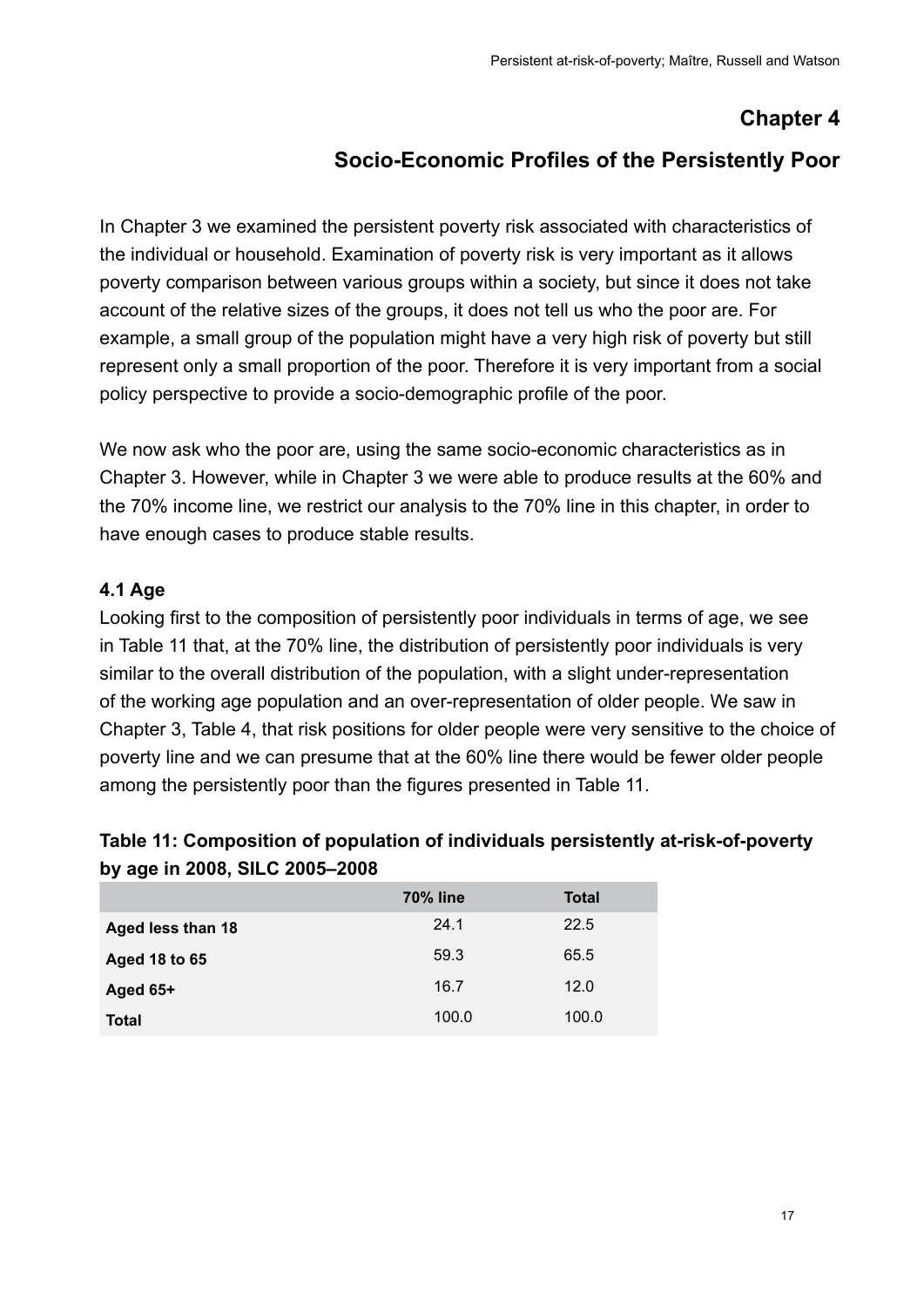#### <span id="page-23-0"></span>**4.2 Principal Economic Status**

We now move on to the composition in terms of the principal economic status of the HRP as presented in Table 12. Not surprisingly, excluding retired individuals, there is an overrepresentation of those not active in the labour market, who represent over two-thirds of the persistently poor. Those in households where the HRP is unemployed/ill/disabled are three times as likely to be found among the persistently poor as to be found in the general population. The corresponding figure for those in households where the HRP is engaged in home duties is over two times as likely. While the persistent at-risk-of-poverty rate is the lowest when the HRP is at work, this group still constitutes a quarter of the persistently poor individuals as this is the largest group of the total population (two-thirds of the general population are in a household where the HRP is at work).

#### **Table 12: Composition of population of individuals persistently at-risk-of-poverty by principal economic status of the HRP in 2008, SILC 2005–2008**

|                         | <b>70% line</b> | <b>Total</b> |
|-------------------------|-----------------|--------------|
| At work                 | 25.4            | 64.7         |
| Unemployed/ill/disabled | 29.8            | 9.5          |
| On home duties          | 36.3            | 16.0         |
| <b>Retired</b>          | 8.4             | 9.8          |
| Total                   | 100.0           | 100.0        |

#### **4.3 Education level**

In Table 13 we see that the persistently poor are likely to have low levels of education. Those in households where the HRP has no qualifications account for 63 per cent of the persistently poor, twice as high as their representation in the general population (31 per cent). Almost nine in ten persistently poor households are headed by a person with less than higher second level education, i.e. Junior Cert or lower.

#### **Table 13: Composition of population of individuals persistently at-risk-of-poverty by education level attained of the HRP in 2008, SILC 2005–2008**

|                           | <b>70% line</b> | <b>Total</b> |
|---------------------------|-----------------|--------------|
| No qualification          | 63.0            | 31.3         |
| <b>Junior Cert level</b>  | 23.2            | 21.7         |
| <b>Leaving Cert level</b> | 13.1            | 26.6         |
| <b>Tertiary level</b>     | 0.7             | 20.3         |
| Total                     | 100.0           | 100.0        |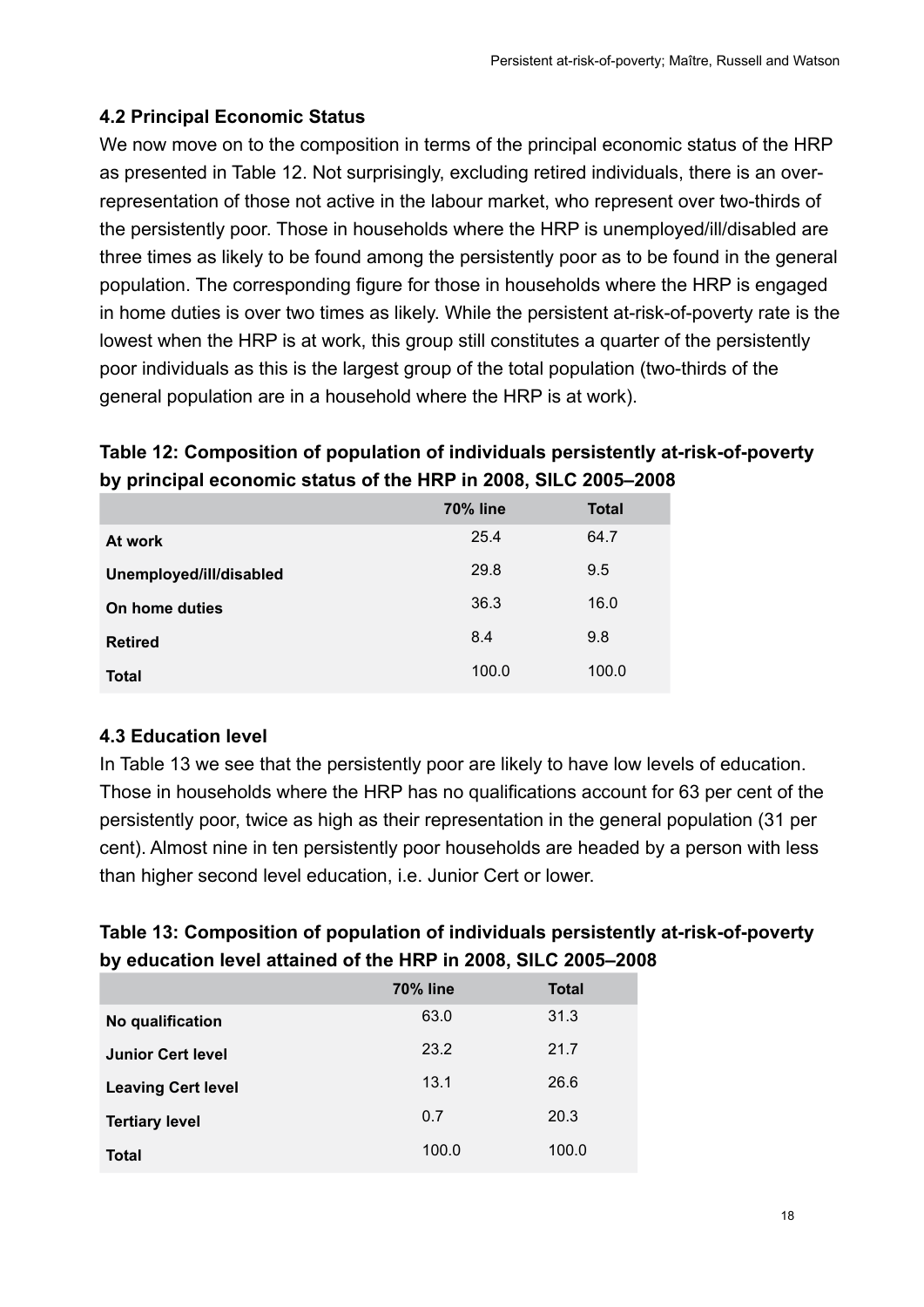<span id="page-24-0"></span>The very strong impact of the education variable on poverty outcomes provides evidence of the high level of precariousness for those living in a household where the HRP has a low level of education.

#### **4.4 Marital status**

As can be seen in Table 14, while the majority (60 per cent) of the general population live in a household where the HRP is married, individuals in this household type represent only two-fifths of the persistently poor. This is a similar proportion to the widowed/ divorced/separated category who are slightly over-represented among the persistently poor. While those in households headed by a single person represent only 11 per cent of the population, they account for twice that proportion of the persistently poor, due to the fact that this group face a very high risk of persistent poverty at the 70% line (see Table 8).

|                            | <b>70% line</b> | <b>Total</b> |
|----------------------------|-----------------|--------------|
| <b>Single</b>              | 22.9            | 10.6         |
| <b>Married</b>             | 38.4            | 60.5         |
| Widowed/divorced/separated | 38.7            | 29.0         |
| <b>Total</b>               | 100.0           | 100.0        |

#### **Table 14: Composition of population of individuals persistently at-risk-of-poverty by marital status of the household reference person in 2008, SILC 2005–2008**

#### **4.5 Household type**

In terms of household structure, we note from the last column of Table 15 that the largest group in the general population is composed of two adults with one to two children (30 per cent), followed by two adults with no children, then three or more adults with children (each about 20 per cent). Among the persistently poor, on the other hand, the largest group is three or more adults with children (30 per cent), followed by one adult and two adult households (each about 20 per cent). One adult households are overrepresented among the persistently poor by a factor of two, while three or more adults with children are overrepresented by a factor of about 1.5.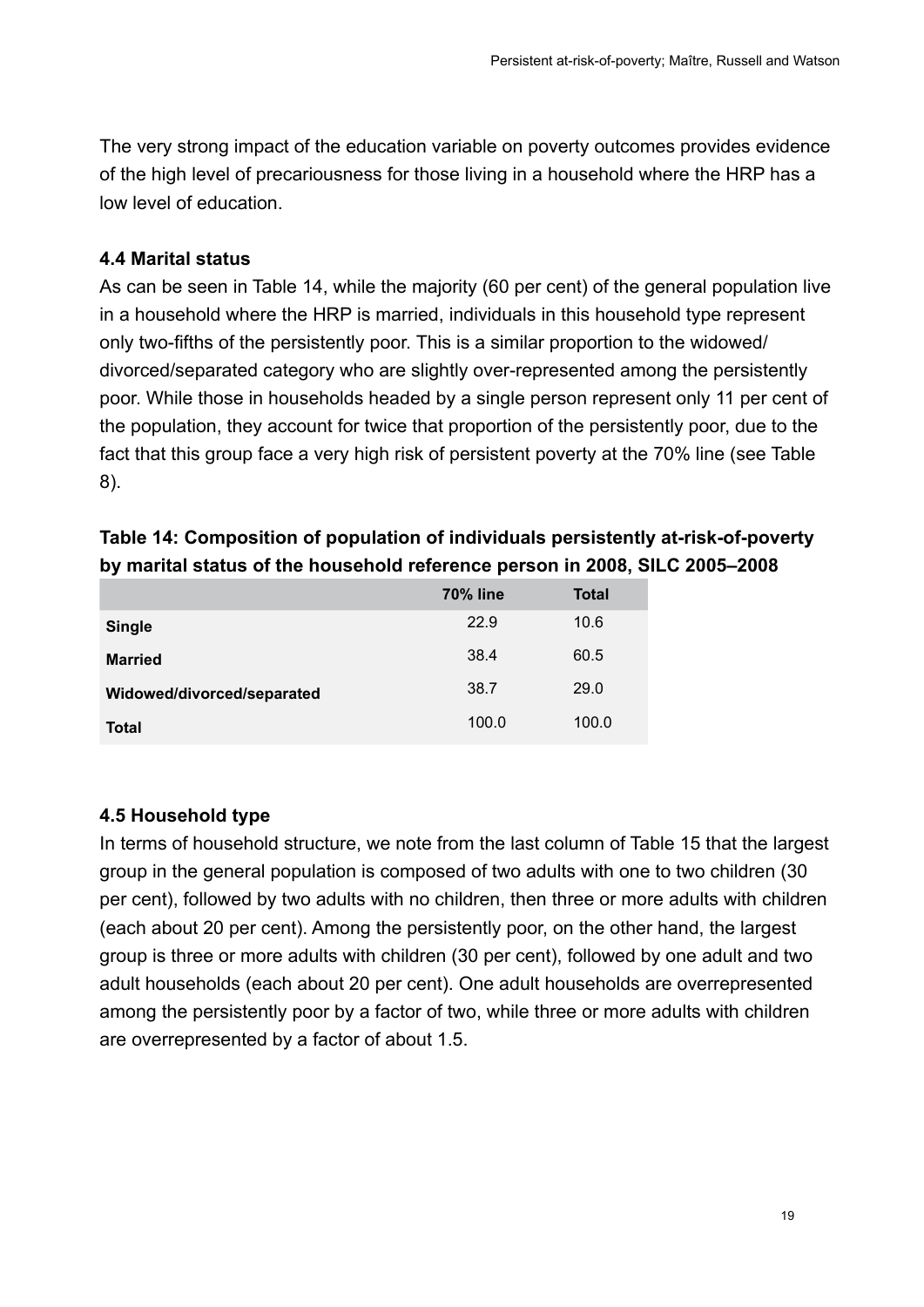|                       | <b>70% line</b> | <b>Total</b> |  |
|-----------------------|-----------------|--------------|--|
| 1 adult               | 20.4            | 9.1          |  |
| 2 adults              | 20.3            | 21.2         |  |
| 3+ adults             | 11.0            | 14.7         |  |
| 2 adults, 1-2 child   | 12.6            | 30.1         |  |
| 2 adults, 3+ children | 4.9             | 5.8          |  |
| 3+ adults, children*  | 30.8            | 19.0         |  |
| <b>Total</b>          | 100.0           | 100.0        |  |

#### <span id="page-25-0"></span>**Table 15: Composition of population of individuals persistently at-risk-of-poverty by household type in 2008, SILC 2005–2008**

\*This category includes mostly households of parents with children where at least one child is aged 18 or over

#### **4.6 Social Welfare Dependence and Persistent Poverty**

In Table 16, we see that while just over half of all individuals live in a household where social transfers represent less than one quarter of their household income, they represent only 8 per cent of the persistently poor individuals. At the other extreme we note that just over three-quarters of persistently poor individuals are heavily dependent on social transfers, as over half of their total household income comes from this source. Again, as observed earlier on, we have to reiterate that this latter group is particularly sensitive to the choice of the poverty line, and that this group would be smaller at the 60% line. Nevertheless, the results presented in Table 16 show the potential impact of the payment level of the social transfer on the composition of the persistently poor.

#### **Table 16: Composition of population of individuals persistently at-risk-of-poverty by welfare dependence in 2008, SILC 2005–2008**

|                                                                                             | <b>70% line</b> | Total |
|---------------------------------------------------------------------------------------------|-----------------|-------|
| Social transfers represents less than 25% of household<br>disposable income                 | 7.9             | 54.3  |
| Social transfers represents between 25% and less than<br>50% of household disposable income | 15.7            | 17.6  |
| Social transfers represents more than 50% of household<br>disposable income                 | 76.4            | 28.1  |
| Total                                                                                       | 100.0           | 100.0 |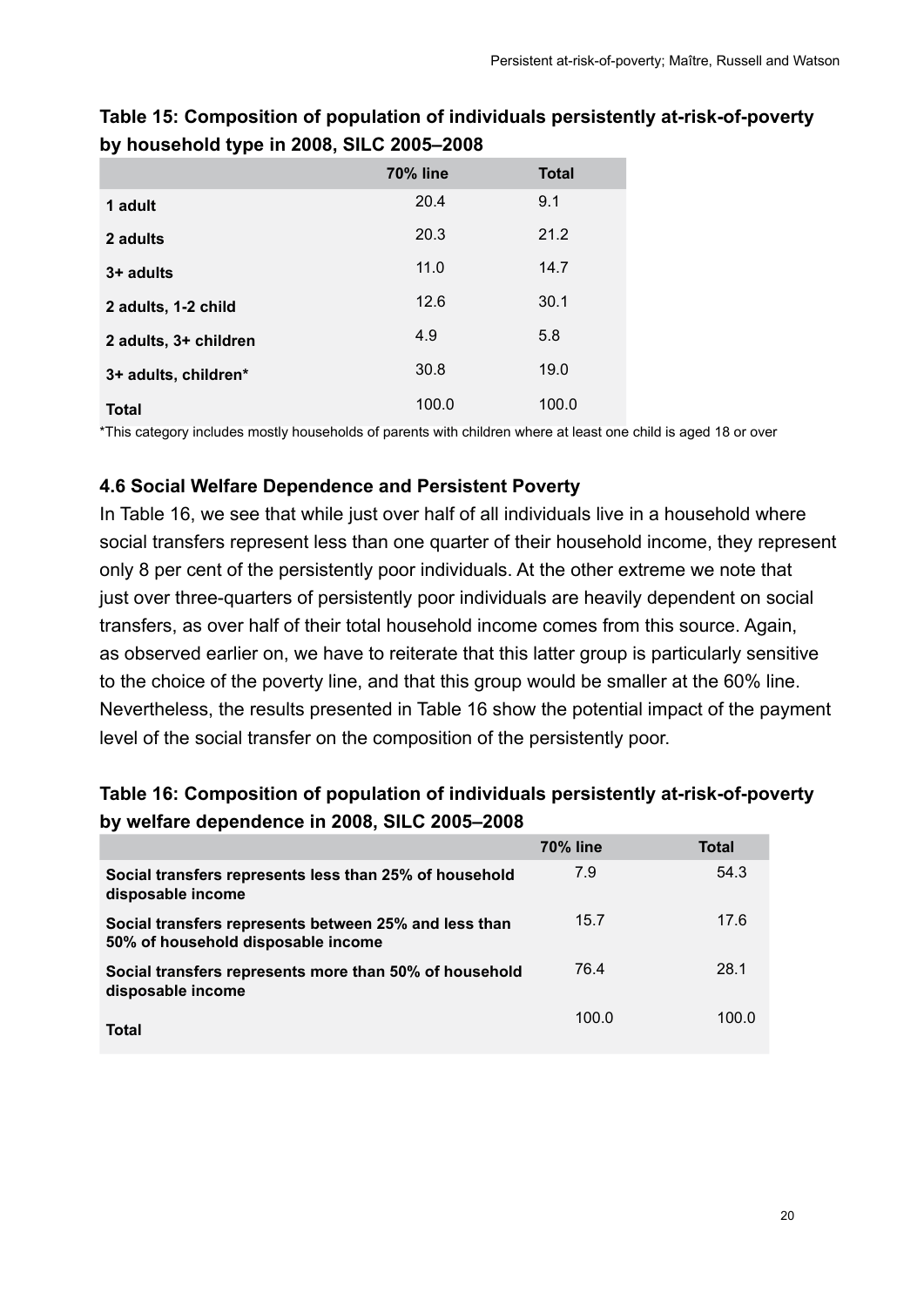#### **Chapter 5**

#### **Persistent Poverty and Living Conditions**

<span id="page-26-0"></span>As noted in the introduction, international studies showed that the longer individuals (particularly children) are exposed to poverty the more severe the consequences are in terms of living conditions, well-being and psychological stress. We propose here to explore such relationships by looking at a selected set of outcomes.

We know that income poverty is not necessarily a good indicator of people's economic circumstances and living conditions. Such recognition has encouraged the development and use of non-monetary indicators of poverty as an adjunct to income measures. The SILC survey collects a wide range of information about households' enforced lack of basic necessities which are regarded as normative in today's societies. Among those items are adequate food, clothing, home heating and socialising with family and friends.

Based on the items available in the SILC survey, Whelan and Maître (2006a) and Maître et al (2006) have identified several dimensions of deprivation (basic, secondary, housing facilities and housing/neighbourhood amenities) that characterise households who are exposed to poverty and social exclusion. Here, we explore the relationship between persistent at-risk-of-poverty and the dimension of deprivation that is used in the construction of the consistent poverty measure (see Maître et al, 2006). The basic dimension includes a set of 11 items and we report in Table 17 the mean level of basic deprivation by persistent poverty status.11

The second measure presented in Table 17 is the level of subjective economic stress. It is measured by the answer to the following question asked to the household reference person: 'Thinking now of your household's total income, from all sources and from all household members, would you say that your household is able to make ends meet?'

Respondents were offered six response categories ranging from 'with great difficulty' to 'very easily' and we consider those answering 'with great difficulty' and 'great difficulty' as reporting a high level of subjective economic stress.

<sup>11</sup> See CSO (2010) for a detailed list of the deprivation items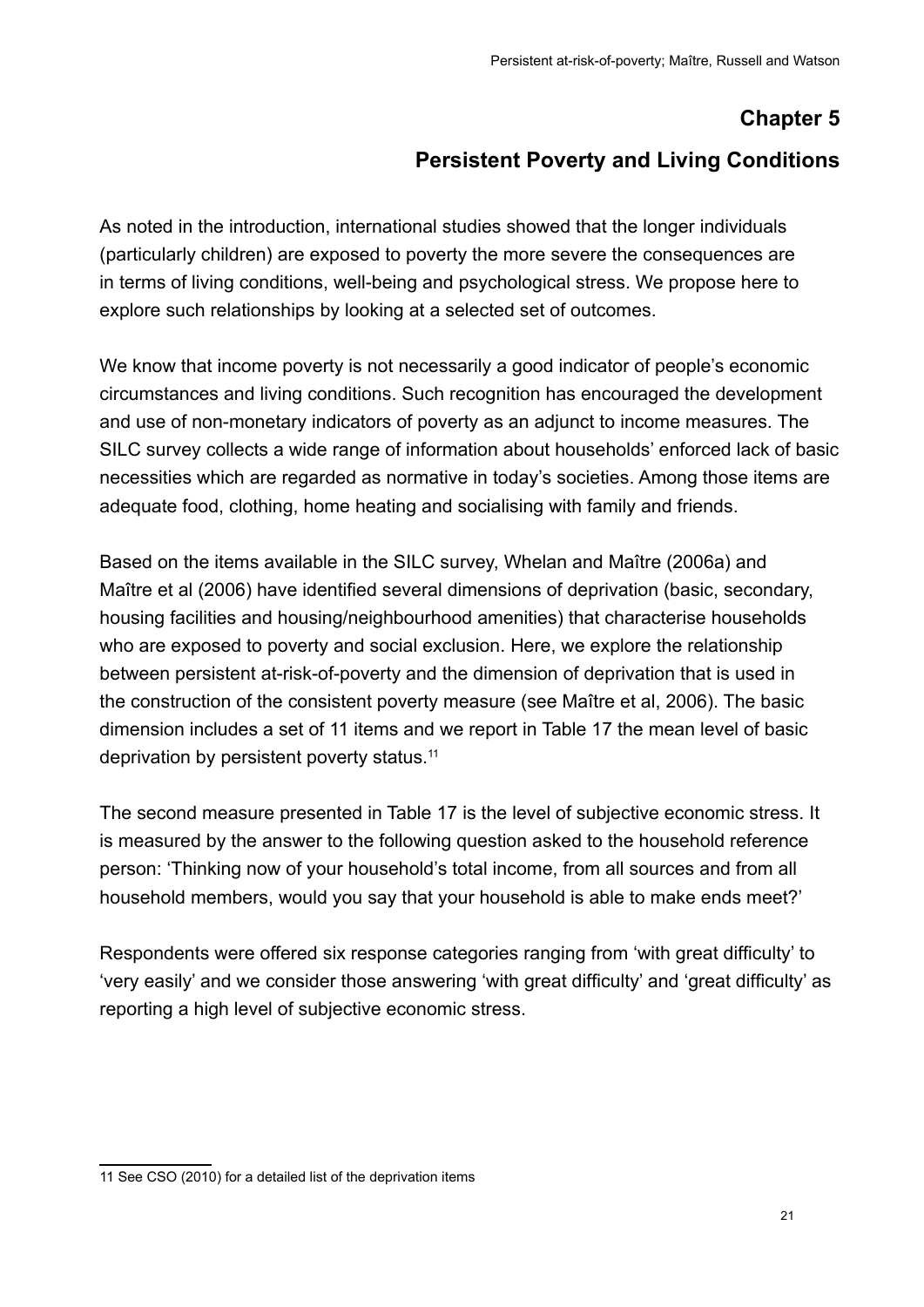<span id="page-27-0"></span>Turning first to the deprivation measure at both poverty lines, clearly the persistently poor experience a much higher level of deprivation than those who are not persistently poor. The mean level of deprivation for the persistently poor is over twice that for the nonpersistently poor at the 60% line and almost four times at the 70% line. We report also, in the final column, results for the cross-sectional 2008 measures. As we can see, the levels of material deprivation and economic strain associated with the cross-sectional poverty measure are much lower than for the persistent poverty measure. This parallels evidence in previous studies such as Whelan et al (2003b), showing the tighter relationship between persistent poverty and deprivation than between cross-sectional poverty and deprivation. This highlights the importance of persistent income poverty in understanding deprivation.

|                                              | Persistent Poverty, 2005-2008 |             | <b>Cross-sectional</b><br>Poverty, 2008 |  |
|----------------------------------------------|-------------------------------|-------------|-----------------------------------------|--|
|                                              | 60%                           | 70%         | 60% income line                         |  |
|                                              | income line                   | income line |                                         |  |
| <b>Mean Deprivation Basic Di-</b><br>mension |                               |             |                                         |  |
| Not poor                                     | 0.6                           | 0.4         | 0.5                                     |  |
| Poor                                         | 1.5                           | 1.5         | 1.3                                     |  |
| Economic stress (%)                          |                               |             |                                         |  |
| Not poor                                     | 20.0                          | 17.2        | 20.6                                    |  |
| Poor                                         | 48.1                          | 44.3        | 41.5                                    |  |

#### **Table 17: Living circumstances by persistent poverty, SILC 2005–2008**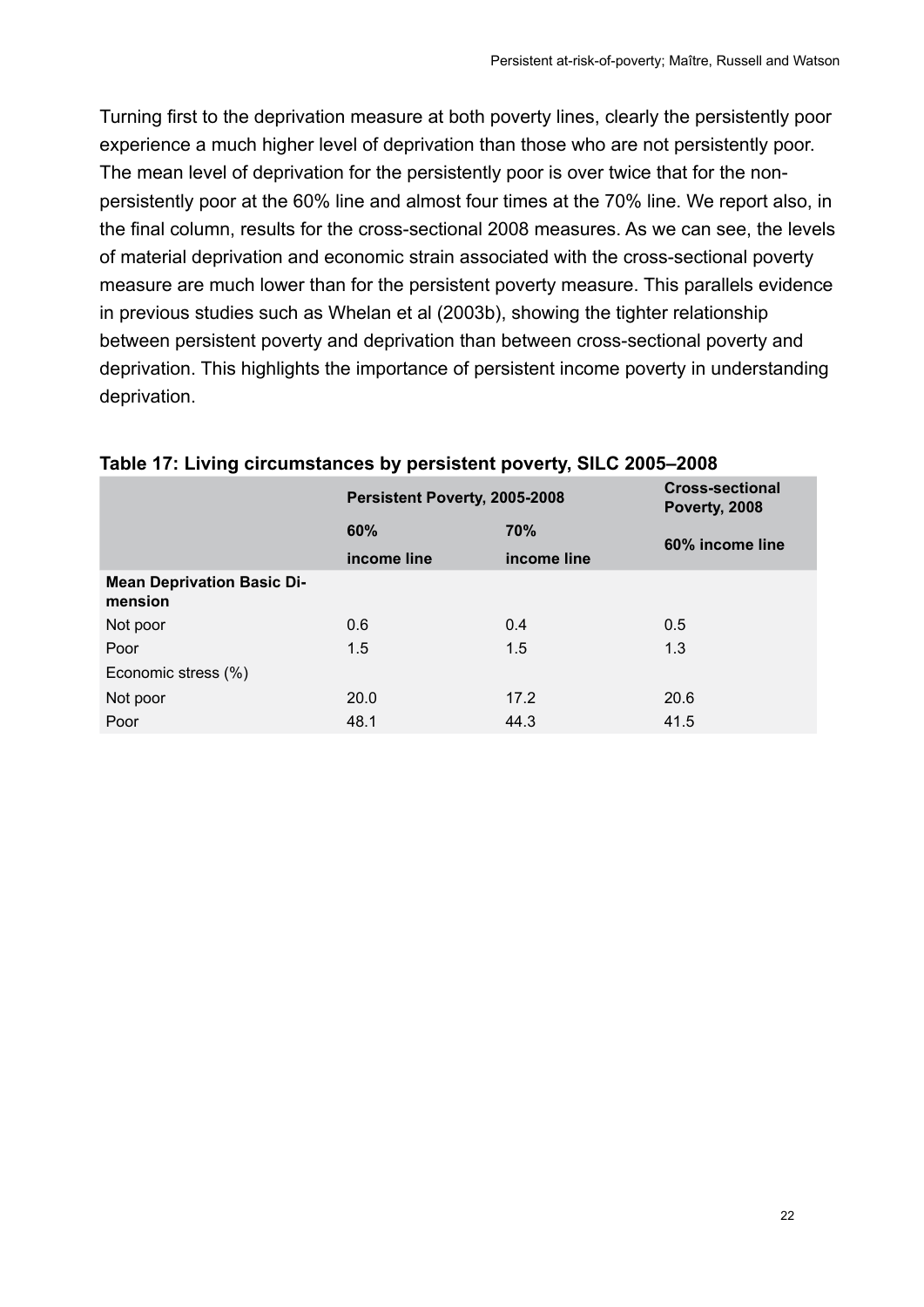### **Chapter 6**

# **Alternative Persistent Poverty Measure and**

#### **International Comparison**

<span id="page-28-0"></span>So far, in this paper, as described in Chapter 2, we have used the EU official persistent poverty measure. In this chapter we explore an alternative measure as developed by Muffels et al (2000) which has been used also in many studies (Fouarge and Layte, 2005; Whelan and Maître, 2006b). Using a proportion of the median income (60% in this paper) as a poverty threshold, this measure takes account of the recurrence of poverty as well as the persistence of poverty in order to identify a poverty profile as described below:

- the persistent non-poor: those who are never poor during the period of observation
- the transient poor: those who are poor only once during the period
- the recurrent poor: those who are poor more than once but never for more than two consecutive years
- the persistent poor: those who are poor for at least three consecutive years.

As we did for the EU persistent at-risk-of-poverty rate, we present in Table 18 overall levels of types of poverty, for three alternative poverty lines, over the four-year period. Focusing first on the 60% income line, we note that the overall level of persistent poverty, 8.6 per cent, is very similar to the EU measure at 9.5 per cent. Using the 60% poverty line, 12 per cent of individuals are transiently poor and 14 per cent are recurrently poor.

At the 70% income line, the rate of persistent poverty doubles, to 18 per cent, slightly lower than the EU persistent poverty measure which was 20 per cent. Interestingly, while the proportion of individuals who had a transient experience of poverty is almost identical to the rate at the 60% line (11 per cent), there is now a higher proportion of individuals who are in recurrent poverty (18 per cent), suggesting a greater income mobility with the 70% income poverty line.

| alternative poverty lines, SILO 2009–2000 |                 |                 |                 |  |
|-------------------------------------------|-----------------|-----------------|-----------------|--|
| <b>Poverty Profiles</b>                   | 50% income line | 60% income line | 70% income line |  |
| <b>Persistent non-poor</b>                | 79.7            | 66.0            | 54.0            |  |
| <b>Transient poor</b>                     | 11.9            | 11.5            | 10.8            |  |
| <b>Recurrent poor</b>                     | 5.3             | 13.9            | 17.6            |  |
| <b>Persistent poor</b>                    | 3.0             | 8.6             | 17.7            |  |
| <b>Total</b>                              | 100.0           | 100.0           | 100.0           |  |

| Table 18: Persistent, transient and recurrent poverty over a four-year period, with |
|-------------------------------------------------------------------------------------|
| alternative poverty lines, SILC 2005-2008                                           |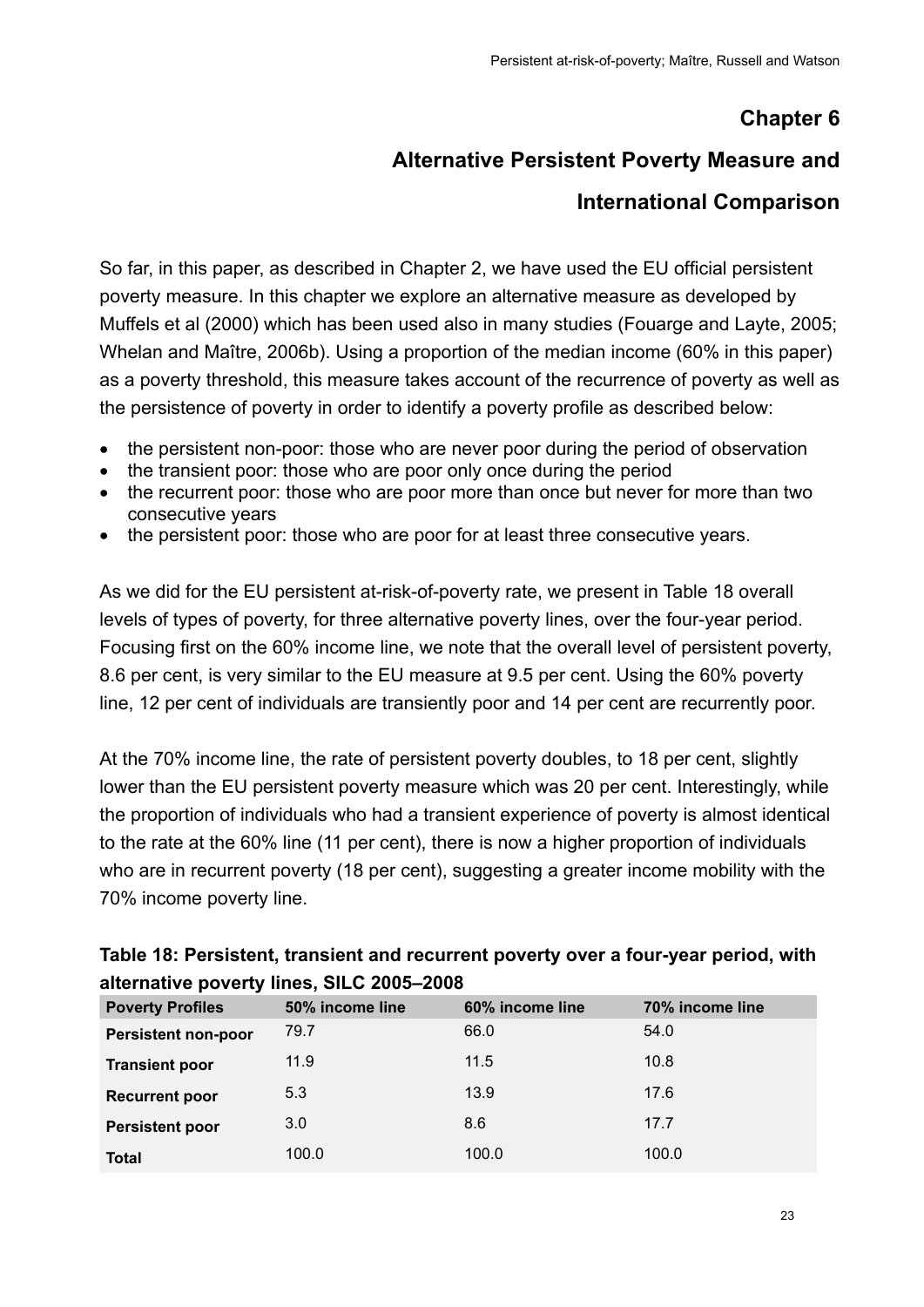<span id="page-29-0"></span>In Figure 1 we compare the persistent at-risk-of-poverty rates across several European countries. With the exception of Ireland all the figures for the countries presented in Figure 1 are drawn from the Eurostat database, while the figure for Ireland is drawn from our own calculations. This is an important distinction to make as the methodology used by Eurostat to measure equivalised household income is different from the one used by the Central Statistics Office. Therefore the results presented in Figure1 serve only an illustrative purpose to give a sense of where Ireland might be located in the overall distribution of the persistent at-risk-of- poverty.12



**Figure 1: Persistent at-risk-of-poverty across Europe, SILC 2004-2008 (percentages)**

The percentage rates presented in Figure 1 are rounded to the nearest full integer

As we can see, the vast majority of countries have levels of persistent poverty that are in the narrow range of 5 per cent to 10 per cent. At the lower end of the spectrum we find many Scandinavian countries (Iceland, Denmark and Norway) that are also characterised by low cross-sectional poverty rates. Ireland at 10 per cent is located towards the high end of the distribution, below a number of Mediterranean countries (Cyprus, Spain and Greece) and the Baltic countries (Latvia and Estonia). This pattern mirrors to some extent the distribution of cross-sectional poverty rates across the EU during the period of observation.

Results for the years 1997 to 2001, based on the ECHP, showed that Ireland, Greece and Portugal had the highest persistent at-risk-of-poverty rate, at about 12 to 15 per cent, and many countries (Belgium, Germany, France, The Netherlands, Austria) had rates between 6 and 10 per cent (Eurostat).

<sup>12</sup> Using the same methodology for the construction of income and equivalence scale, Eurostat publishes crosssectional at-risk-of-poverty rates that are slightly higher than those published by the CSO (see CSO, 2010). Therefore we can assume that Eurostat figure for the persistent at-risk-of-poverty would have been slightly higher than the one presented here for Ireland.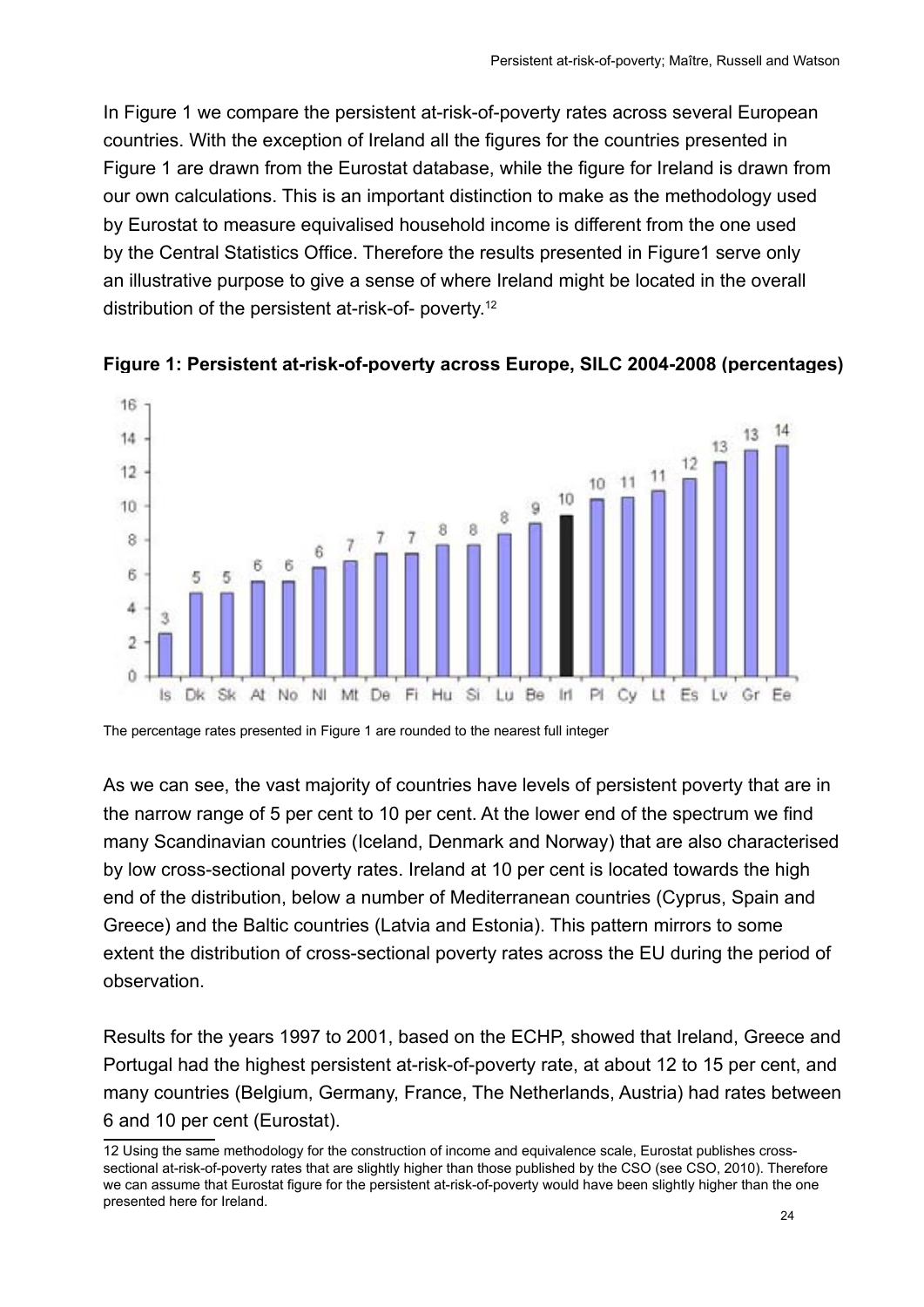# **Chapter 7 Conclusion**

<span id="page-30-0"></span>Since the release of the SILC survey in 2003, the CSO publishes, on a yearly basis, cross-sectional poverty rates for the general population as well as for specific vulnerable groups (such as the unemployed, ill/disabled, children, older people, lone parents). While these headline figures are extremely important and useful for policy makers and social researchers, they can only express the situation at one point in time without taking account of any history in terms of experience of poverty for the individuals and households concerned, therefore limiting our understanding in terms of processes and poverty outcomes. With the development of panel data, many researchers have started to focus on persistent poverty to enhance their understanding of poverty. At the EU level, the addition of a persistent poverty measure among several poverty indicators is an acknowledgment of the importance of a concern with poverty dynamics. In this paper we have looked at the extent of persistent at-risk-of-poverty in Ireland during the period 2005 to 2008 using the panel data of the SILC survey. During that period, Ireland experienced rapid economic growth with rising income and falling at-risk-of-poverty rates, from 18.5 per cent in 2005, to 14.4 per cent in 2008 at the 60% income poverty line.

At the 60% income poverty line, the analysis of the panel data showed that two-thirds of all individuals had no experience of poverty during these four years and that 9.5 per cent of individuals were found to be persistently at-risk-of-poverty. As the cross-sectional poverty rate in 2008 was 14.4 per cent, this figure tells us that the majority (66 per cent) of those who were at-risk-of-poverty in 2008 were also persistently at-risk-of-poverty.

The results were very sensitive to the choice of the poverty line. Using the 70% income line, the persistent at-risk-of-poverty level doubled to 20 per cent. International studies found that specific groups of the population (children, older people, ill/disabled) are particularly exposed to persistent poverty. In most cases the results for Ireland confirmed those findings, with the exception of older people who were found to be the most insulated from persistent at-risk-of-poverty (at the 60% threshold) during this specific period. This is mainly driven by the fall in the cross-sectional at-risk-of-poverty rate that took place between 2007 and 2008 for older people.<sup>13</sup> A shift to the 70% income poverty line in the persistent poverty measure completely reversed their relative position as their rate increased from 3.8 per cent (60% line) to 28.2 per cent (70% line).

<sup>13</sup> Since the definition requires that the household must be in poverty in the 'current/base' year (and in two of the three preceding years) the proportion in poverty in the base year is important.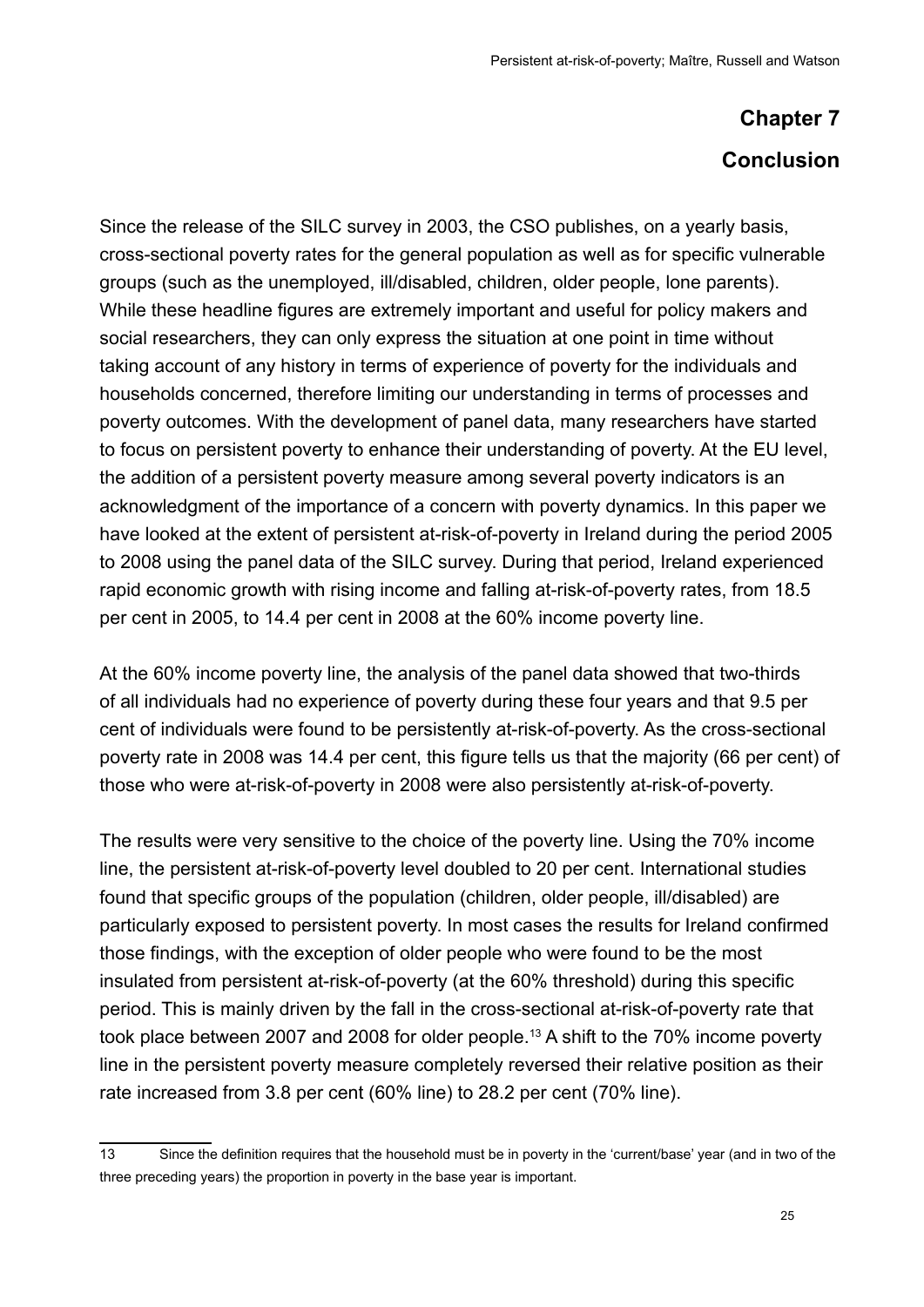It shows that many older people are located just above the 60% income line, highlighting their precarious position.

Overall, focusing on the 60% income poverty line, the results found that the following groups of individuals were particularly exposed to persistent poverty:

- • Children
- Individuals in households headed by a female
- Individuals in households headed by an unemployed/ill/disabled person or someone engaged in home duties
- Individuals in households headed by a person with a low level of education
- Individuals in households where the head of household is single
- Adults living alone as well as households with three or more adults plus children
- Individuals in households highly dependent on social transfers.

This is not a comprehensive list of the risk factors associated with persistent poverty as the sample did not allow analyses of smaller groups in the population (such as migrants and lone parents).

While the risk of persistent at-risk-of-poverty associated with some of the groups described above can be quite high, the composition of the persistently poor will depend on the respective size of these groups. Therefore a composition perspective showed that the persistently poor were mainly drawn from the following categories:

- People of working age
- Individuals in households headed by someone on home duties
- Individuals in households headed by a person with a low level of education
- Individuals in households with a married or formerly-married head of household
- Individuals in households with at least three adults plus children
- Individuals in households highly dependent on social transfers.

A short description of the living conditions and psychological stress experienced by those living in persistent at-risk-of-poverty showed that they report much higher levels of deprivation and economic stress than those not in persistent poverty. Finally, in spite of the fact that Ireland experienced a reduction in the at-risk-of-poverty rate over the period considered, an international comparison showed that Ireland was quite distinctive in reporting a higher level of persistent at-risk-of-poverty than most European countries.

Today a lot of attention has been given to the analysis of cross-sectional poverty, and many policy decisions to tackle poverty are based on such analyses. Research on poverty dynamics has shown the additional importance of focusing on poverty persistence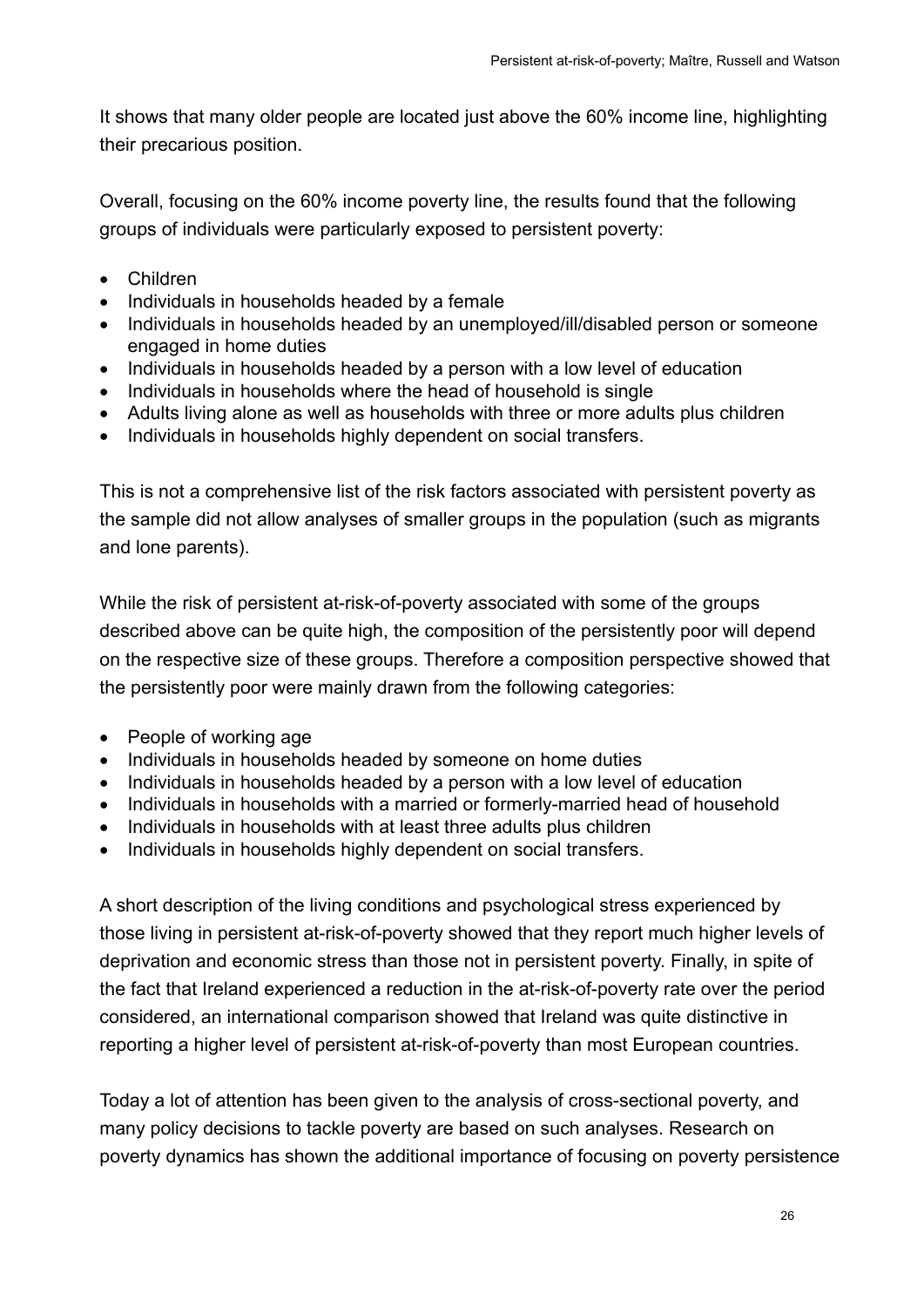in identifying groups of individuals who are particularly exposed to long-term and profound disadvantages which not only affect their current living conditions but also their mental and psychological well-being. This is particularly relevant in the context of households with children where international studies provide evidence of the damaging effect on life chances for children experiencing persistent poverty. This means that, as well as focusing on poverty at one point in time, anti-poverty policy strategies also need to consider persistent income poverty.

However, the persistent income poverty approach itself has some limitations, as described by Whelan et al (2003b). In particular, persistent income poverty identifies a very small group, particularly exposed to a high level of exclusion, which might require different policy interventions to the larger group identified by cross-sectional measures of poverty.14 Also, while persistent poverty improves our understanding of deprivation, it does not obviate the need to complement income-based measures with indicators of deprivation in order to identify those vulnerable to social exclusion.

<sup>14</sup> While a small proportion of persistently poor is not particularly relevant to Ireland it can be an issue in some European countries such as in Scandinavia which is characterised by very low persistent at-risk-of-poverty rates.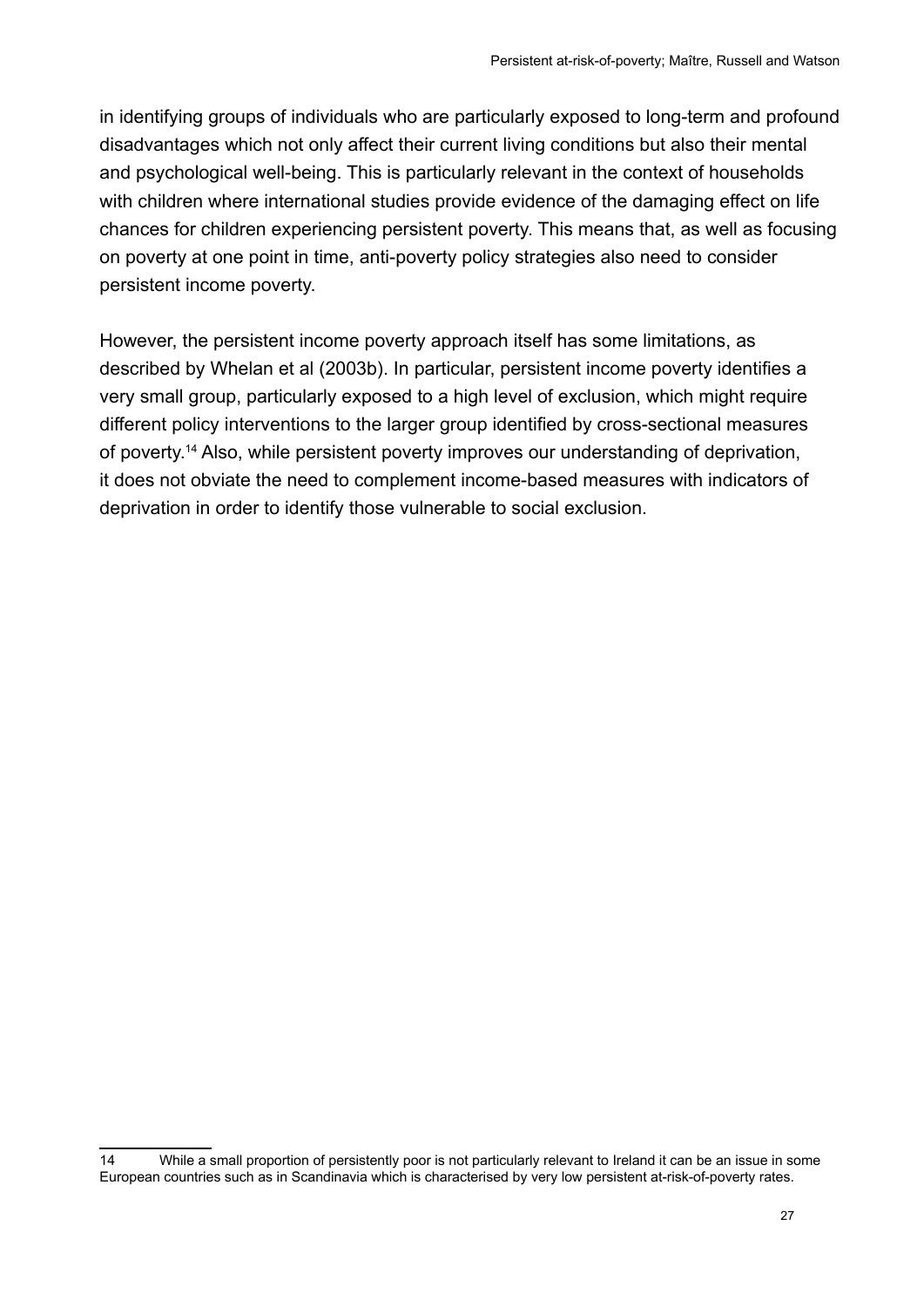#### **References**

<span id="page-33-0"></span>Bane, M.J. and Ellwood, D.T. (1986) 'Slipping into and out of poverty: the dynamics of spells', *The Journal of Human Resources,* XXI (1):2-23.

Bolger, K.E., Patterson, C.J., Thompson, W.W. and Kupersmidt, J.B. (1995) 'Psychosocial adjustment among children experiencing persistent and intermittent family economic hardship', *Child Development,*  66:1107-1129.

Bradshaw, J. and Holmes, J. (2010) 'Child poverty in the first five years of life', in Hansen, K., Joshi, H. and Dex, S., *Children of the 21st Century*, Bristol: The Policy Press.

Breen, R. and Moisio, P. (2004) 'Poverty dynamics corrected for measurement error', *Journal of Economic Inequality,* 2:171-179.

CSO (2009) *Survey on Income and Living Conditions (SILC) 2008*.

CSO (2010) *Survey on Income and Living Conditions (SILC) 2009*.

Dennis, I. and Guio, C. (2004) 'Poverty and social exclusion in the EU', *Statistics in Focus* 16/2004, Luxembourg: European Communities.

Devicenti, F. (2001) 'Estimating poverty persistence in Britain', Working Paper 1,Torino, Italy: LABORatorio R. Revelli.

Duncan, G.J. (1984) *Years of Poverty, Years of Plenty,* Ann Arbor: Institute for Social Research, University of Michigan.

Duncan, G.J. and Rodgers, W. (1991) 'Has children's poverty become more persistent?', *American Sociological Review*, 56:538-550.

Duncan, G.J., Yeung, W.J., Brooks-Gunn, J. and Smirth, J.R. (1998) 'How much does childhood poverty affect the life chances of children?', *American Sociological Review,* 63(4-6):423.

Fouarge, D. and Layte, R. (2005) 'Welfare regimes and poverty dynamics: The duration and recurrence of poverty spells in Europe', *Journal of Social Policy*, 34(3): 407-426.

Friedman, M. (1957) *A Theory of the Consumption Function*, Princeton: Princeton University Press.

Hill, M.S. and Jenkins, S.P. (2001) 'Poverty among British children: Chronic or transitory?' in Bradbury, B , Jenkins,S and Micklewright, J (eds.) *The Dynamics of Child Poverty in Industrialized Countries*, Florence: UNICEF.

Hussain, M.A. (2002) 'Poverty duration in Denmark', Working Paper 28, Copenhagen: The Danish National Centre for Social Research.

Jarjoura, G.R., Triplett, R.A. and Brinker, G.P. (2002) 'Growing up poor: Examining the link between persistent childhood poverty and delinquency', *Journal of Quantitative Criminology,* 18:159-187.

Jenkins, S.P., Rigg, J.A. and Devicienti, F. (2001a) 'The dynamics of poverty in Britain', DWP Research Report 157, London: Department of Work and Pensions.

Jenkins, S.P., Schluter, C. and Wagner, G. (2001b) *Child poverty in Britain and Germany*, London: Anglo-German Foundation.

Layte, R. and Whelan, C.T. (2003) 'Moving in and out of poverty: The impact of welfare regimes on poverty dynamics in the EU', *European Societies,* 5(2):75-99.